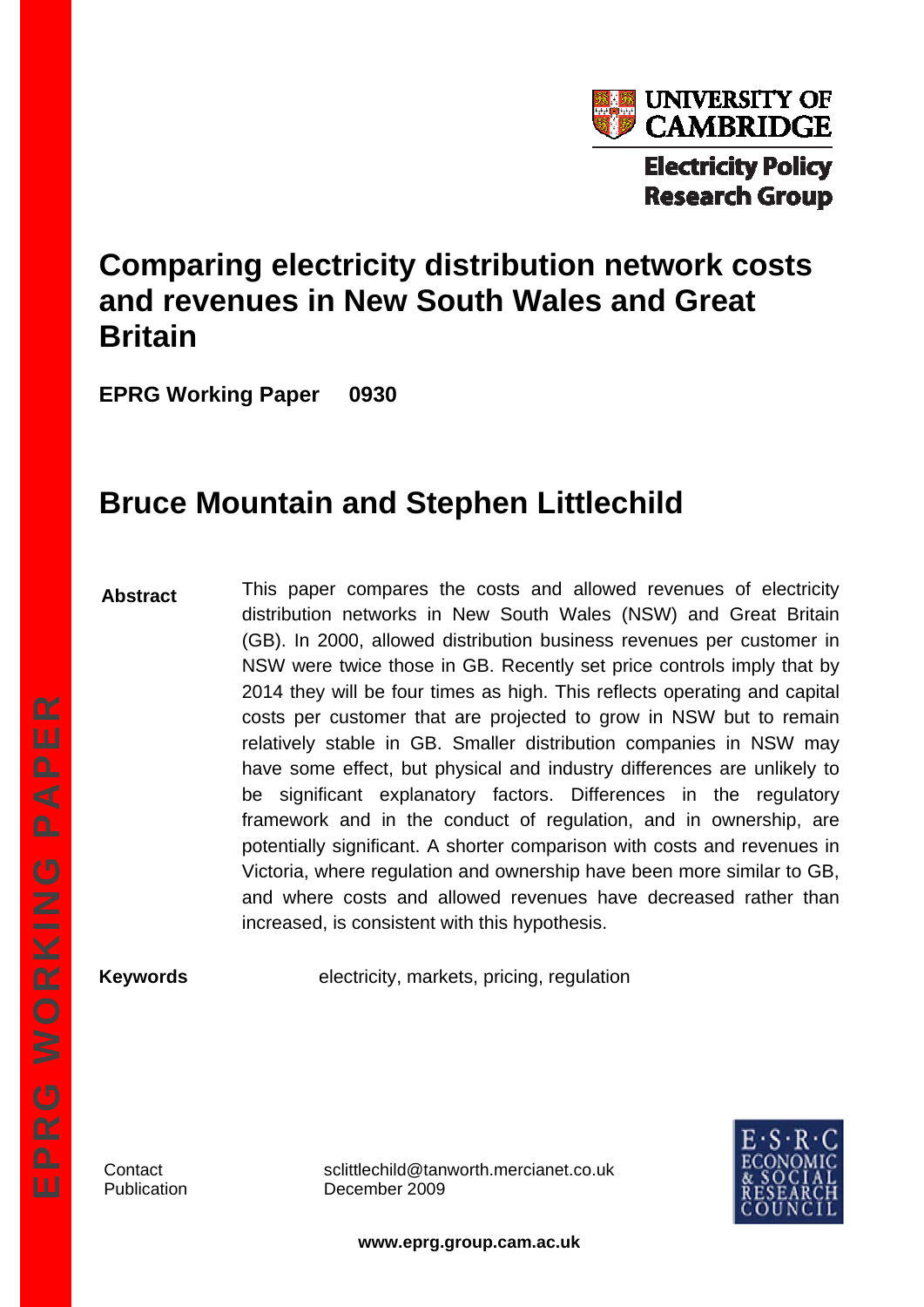#### **Comparing electricity distribution network costs and revenues in New South Wales and Great Britain**

# **Bruce Mountain**[∗](#page-1-0) **Stephen Littlechild**[•](#page-1-1)

## **18 December 2009**

# **1. Introduction**

Policy on electricity networks – and indeed on utilities generally – continues to evolve. In Britain, Ofgem is presently reviewing the RPI-X regulatory framework that was introduced when all the networks were privatised twenty years ago. In Australia, regulation is being transferred from state to federal entities, and some states are considering the possibility of further privatisation.

Analysis of the effects of different arrangements should be of assistance in evaluating policy.<sup>[1](#page-1-2)</sup> To that end, we have compared the costs and allowed revenues of electricity distribution networks in New South Wales (NSW) and Great Britain (GB). It appears that costs and allowed revenues in NSW are higher than in GB and are growing much faster over time.

Our analysis suggests that physical differences are unlikely to be significant explanatory factors, but that differences in both regulation and ownership *are* potentially significant. A shorter comparison with costs and revenues in Victoria is consistent with this hypothesis. Further and more rigorous analysis seems worthwhile in order to shed more light on these important issues.

# **2. Background**

1

In GB, 14 licensed distribution networks deliver electricity to about 26 million customers in England, Wales and Scotland. They were privatised in 1990, and several now have common owners. They have been regulated by the Office of Electricity Regulation (Offer) and its successor the Office of Gas and Electricity Markets (Ofgem). The distributors are currently nearing the end of their fourth price control period (April 2005 to March 2010) and are engaged in the fifth Distribution Price Control Review (DPCR5) to set prices for the period due to begin in April 2010. Ofgem has recently published its final proposals.

In NSW three electricity distributors deliver electricity to about 3.5 million customers. Energy Australia and Integral Energy are mainly urban distributors. Country Energy

<sup>∗</sup> Director, Carbon Market Economics Pty Ltd, Melbourne

<span id="page-1-1"></span><span id="page-1-0"></span><sup>•</sup> Emeritus Professor, University of Birmingham, and Fellow, Judge Business School, University of Cambridge

<span id="page-1-2"></span><sup>&</sup>lt;sup>1</sup> For earlier discussion of ownership and regulation, see Newbery (1999, chs 5,6) and references therein. For recent analyses, see for example Jamasb and Pollitt (2007a,b), Jamasb and Soderberg (2009) and Haney and Pollitt (2009) on regulatory approaches; Jamasb et al (2008) on regulation, productivity and efficiency (in the gas sector); Wolf (2008) and Wolf and Pollitt (2008) on ownership (in the oil sector); Nielsen and Pollitt (2008) on ownership unbundling; and Kwoka et al (2008) on divestiture policy of electricity distribution companies.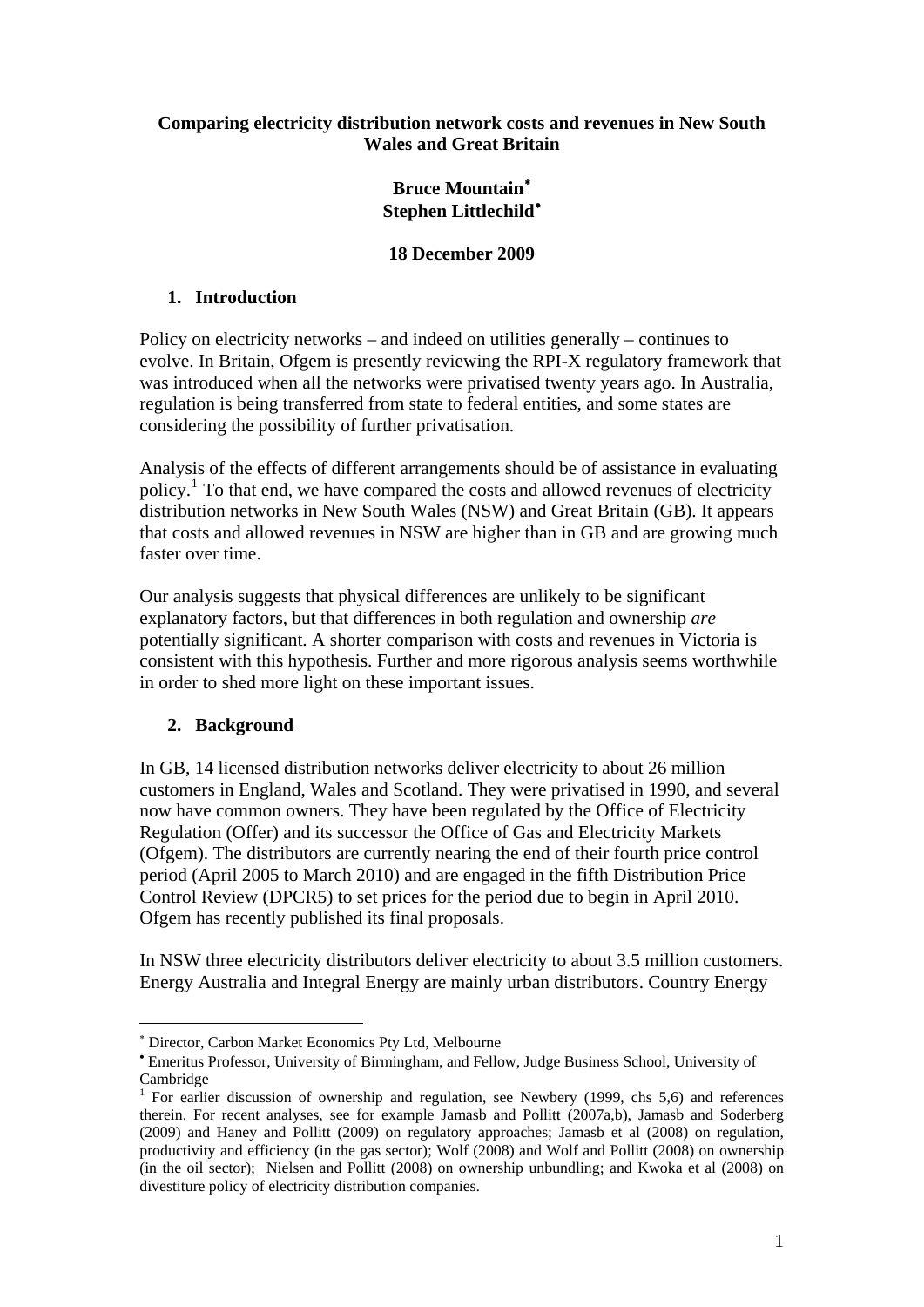serves a dispersed customer base throughout NSW (outside of the areas served by the other two networks). The distributors are corporatised government-owned businesses. They were regulated by the Independent Pricing and Regulatory Tribunal of New South Wales (IPART) for the first two regulatory control periods (from July 1999 to June 2009). Regulation was then transferred to the federal Australian Energy Regulator (AER), which has recently completed its review for the third NSW distribution price control period (from July 2009 to June 2014).

#### **3. Initial comparison of costs and revenues**

For simplicity, we focus attention on costs and revenues in three representative years or periods, broadly corresponding to the past, the present and the future. We also aggregate over all distribution companies in each market, and normalise by dividing total costs by number of customers<sup>[2](#page-2-0)</sup>. Revenues and costs are adjusted for inflation using published prices indices in Australia and Britain and converted to 2008 Australian dollars (AUD) at the rate of 56 pence to the Australian dollar (the rate at the time this paper was finalised). $3$ 

We have calculated the (pre-tax) regulated revenues per customer that distributors were or will be allowed (by the price control) to collect in New South Wales in financial years ending 1999, 2009 and 201[4](#page-2-2), and in GB in 2000, 2010 and in 2015.<sup>4</sup>

Figure 1 shows that in 2000, allowed distribution business revenues per customer in NSW were twice those in GB. Since then, NSW allowed revenues have increased markedly, and are projected to continue to do so, whereas the GB revenues have shown little if any increase. By 2014, the NSW/GB revenue per customer multiple will be more than four.

<span id="page-2-0"></span><sup>&</sup>lt;u>.</u>  $2^2$  Customer number data for Australia are from ESAA 2008, and are projected into the future based on the trend rate of growth over the period 2001 to 2007. Customer number data for GB are from Metering Point Administration Number statistics provide by DTI Energy, and the base data were adjusted in accordance with the advice provided in the guidance note "Regional and local electricity consumption statistics 2005 for 2005", available from www.berr.gov.uk.

<span id="page-2-1"></span><sup>&</sup>lt;sup>3</sup> This exchange rate is higher than historic averages, which if anything reduces the extent of the difference between previous GB and Australian costs and revenues.

<span id="page-2-2"></span><sup>4</sup> Sources for Fig 1: IPART 1999 (pp. 150 to 154), ACCC 1999 (Table 9.4, p. 146), AER 2009a (Tables 16.20, 16.23 and 16.27), Ofgem 1999 (Annex 2, Tables 2 to 14), Ofgem 2004 (unnumbered tables on

pp. 124 to 138), Ofgem 2009c (Tables 6.1 to 6.14). The year ends are 30 June in NSW and 31 March in GB.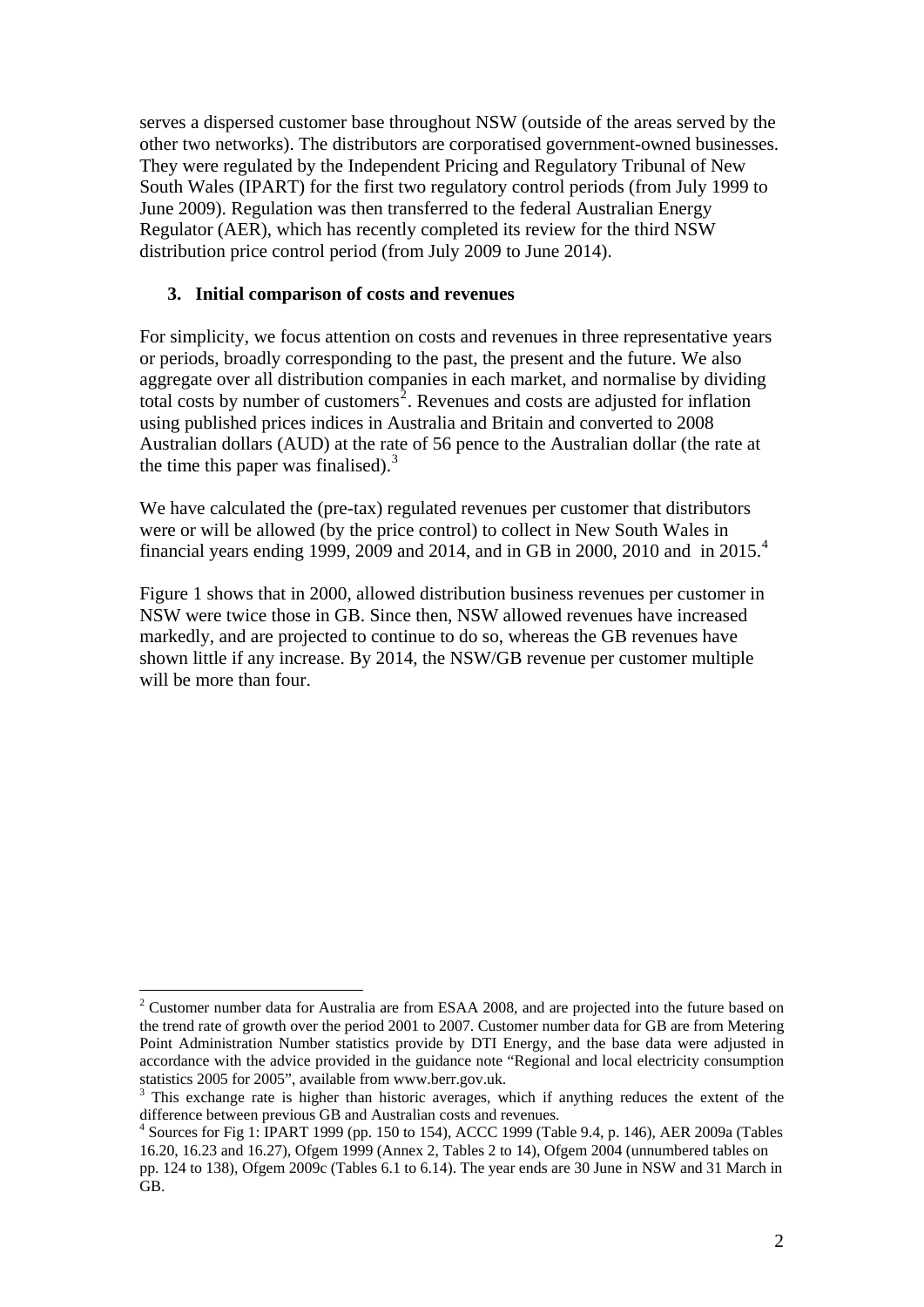

**Figure 1 Annual revenue per customer (2008AUD)** 

Which components of cost seem to be driving these differences? Compare the assumptions about operating cost (opex) and capital expenditure (capex) that were used in setting the price controls in the two markets. (Of course, assumed or allowed expenditure is not generally the same as subsequent actual expenditure, as discussed later. Furthermore, the definitions of operating and capital are not necessarily consistent as between GB and NSW, and regulators have not insisted on a uniform definition even within Australia, as discussed below.)

Figure 2 shows that the allowed opex picture broadly matches the total allowed revenue picture. That is, in GB allowed opex per customer (aggregated over each five-year period) has remained more-or-less constant over time and is assumed to continue to do so, whereas in NSW it is higher and projected to increase in the future. On this basis, opex in NSW was about double the GB level in the period 2000-05, and is projected to be about 3.5 times the GB level in the period 2010 - 15.



**Figure 2 Allowed operating expenditure per customer (2008 AUD)[5](#page-3-0)**

Figure 3 shows the assumptions on allowed new capex per customer used in setting the price controls. The contrast here is more striking. Allowed capex per customer in

<span id="page-3-0"></span><sup>&</sup>lt;u>.</u>  $5$  Sources for Fig. 2 ACCC 1999 (Table 9.4, p. 146), Meritec 2003 (p. 30); AER 2009a (Tables 8.22 to 8.26), IPART 2004 (p. 55), Ofgem 2004 (unnumbered tables on p. 124 to 138), Ofgem 2009d Table 5.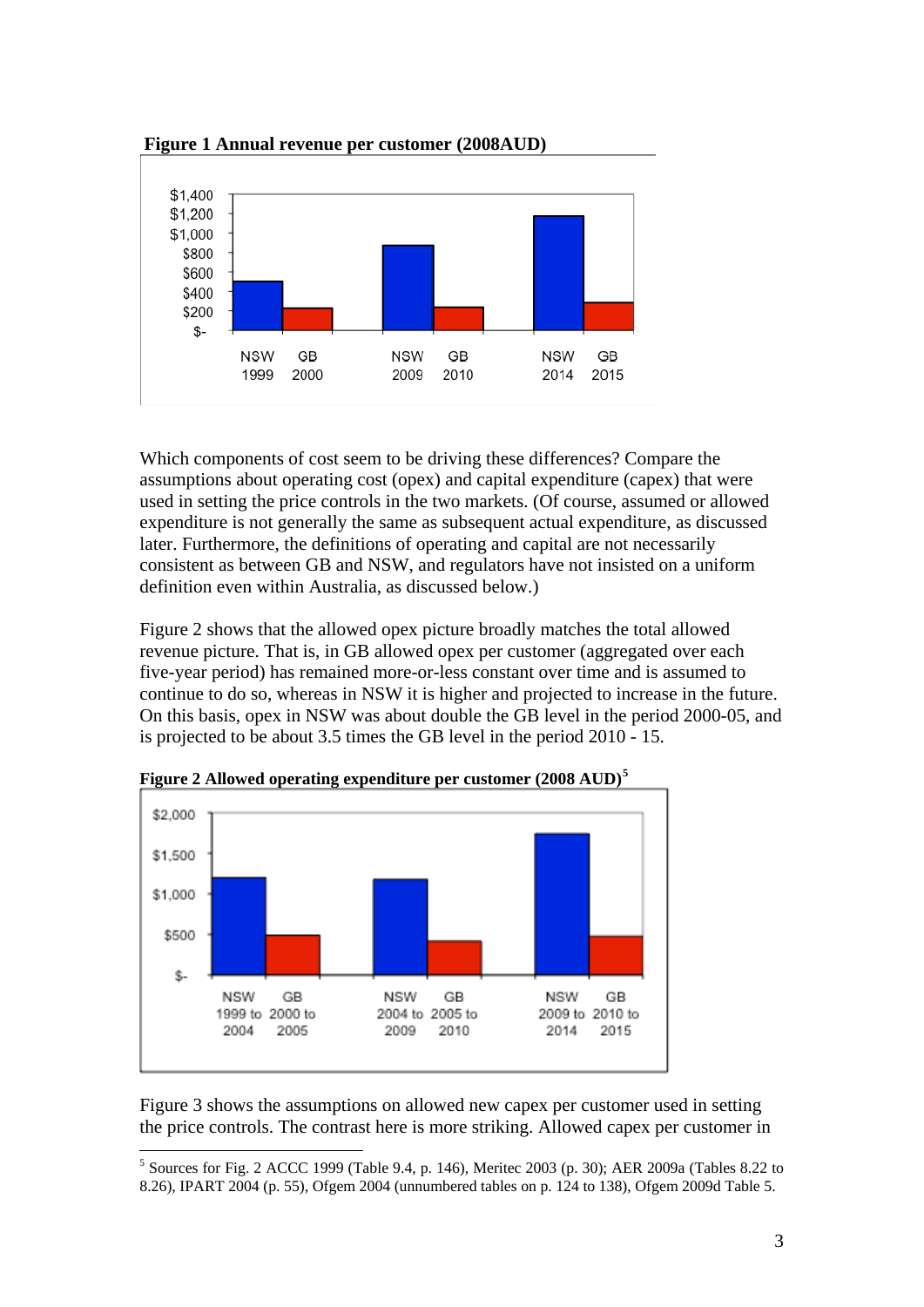GB is again broadly constant over time. $<sup>6</sup>$  $<sup>6</sup>$  $<sup>6</sup>$  In contrast, allowed capex per customer in</sup> NSW is higher than in GB and projected to increase substantially. In 2000-05 it was about twice as high as it was in GB, and in 2010-15 it is projected to be about six times higher than it is in GB.



**Figure 3 Allowed capital expenditure of NSW and GB distributors per customer (2008AUD)[7](#page-4-1)**

The allowed rate of return is applied not to new capex in any year or period but to the cumulative and depreciated regulatory asset base (RAB). This is projected to increase slightly in GB, and to increase significantly in NSW, albeit not as significantly as new capex. Even so, RAB per customer in NSW was around 2.3 times the GB level in 2000, and is projected to be 4.5 times in 2010 and about 5.4 times in 2015 (as shown in a graph later in the paper). $8$  And, as we shall see, the regulators allowed significantly higher rates of return on the RAB in NSW than in GB.

The three NSW distributors have also shown similar relative changes in capital expenditure, operating expenditure, regulated asset base and allowed revenues. As such, the relative changes for the sum of the three businesses is typical of each of the businesses.

To summarise, allowed distribution revenue per customer in NSW was about double the GB level in 2000, and is projected to be over four times the GB level in five years' time. The regulatory projections upon which the allowed revenue is based assume that NSW opex in the forthcoming period will be about 3.5 times the GB level, and the future capital expenditure programme will be about six times as high.

#### **4. Industry structure**

<span id="page-4-0"></span> $6$  This may seem surprising. Projected capex in 2010-15 is indeed higher than actual capex in 2005-10, but lower than the capex that was projected for 2005-10 when that control was set.

<span id="page-4-1"></span>Sources for Fig. 3. ACCC 1999 (Table 9.2, p. 138), Meritec 2003 (p. 21), IPART 2004 (p. 55), AER 2009a (Tables 7.16 to 7.19), Ofgem 2004 (unnumbered tables on pp. 124 to 138), Ofgem personal correspondence 30 October 2009.

<span id="page-4-2"></span><sup>&</sup>lt;sup>8</sup> There may have been some difference in the regulatory treatment of initial (pre-Vesting) assets in GB compared to NSW. However, only a very small proportion of the GB RAB now comprises pre-Vesting assets. It is now dominated by post-Vesting capex, which at some \$40bn comfortably exceeds the 2008 total value of the RAB itself.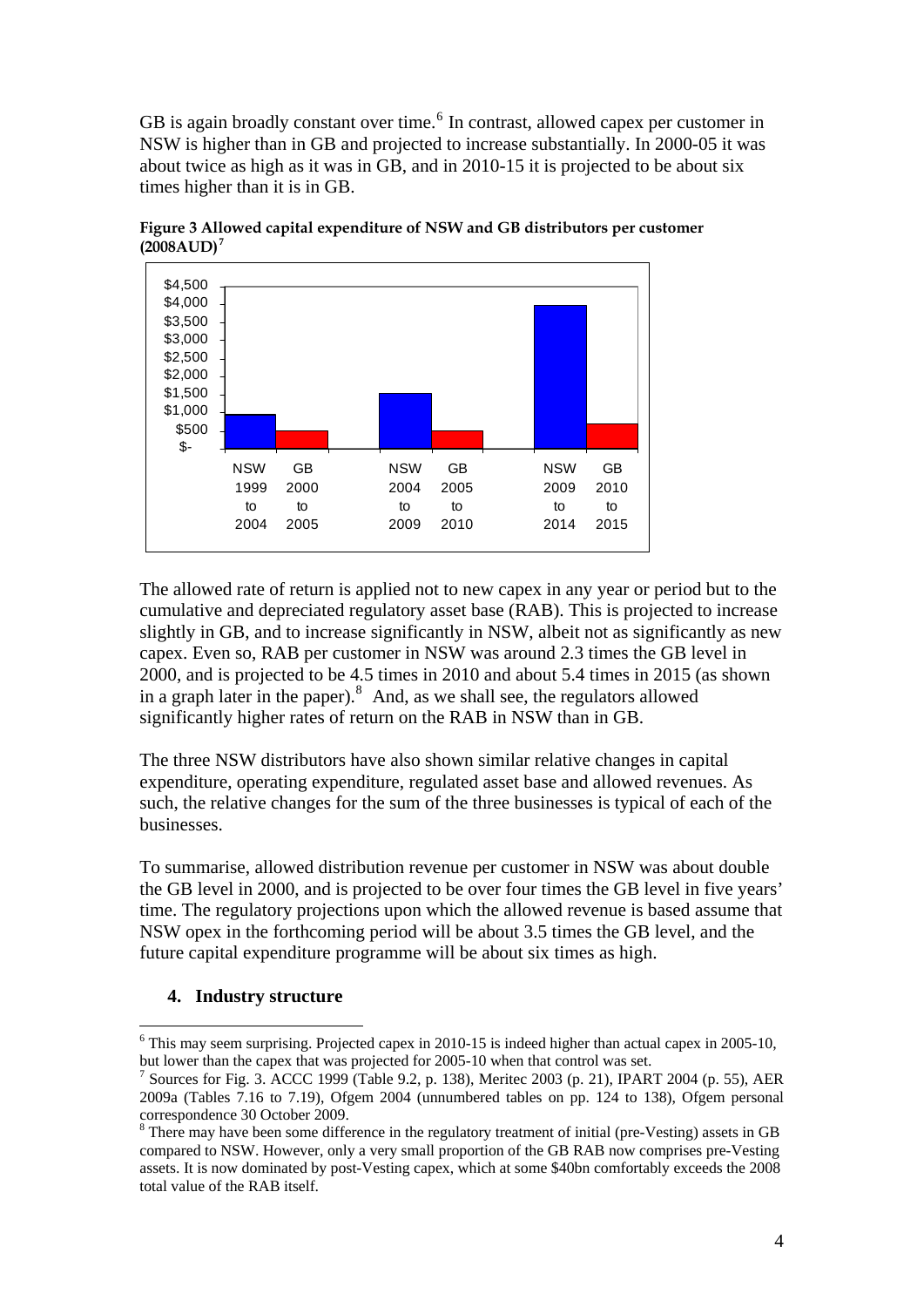To what extent might differences in the structure, geography and operating environment of the electricity distribution sectors in NSW and GB explain these differences in allowed opex, capex and revenues?

Certain factors seem relatively similar as between the two markets. For example, most capital items employed by distributors (transformers, switchgear, lines and cables) are internationally traded and therefore, if effectively procured, should cost much the same in NSW and GB. GNP per capita and wage rates are approximately comparable in GB and NSW, so differences in labour costs and labour productivity should be minimal (though there may be greater labour rigidity in NSW). The vast majority of electricity customers in NSW are located in gently undulating land east of the Great Dividing Range. In England, the topology is likely to be generally comparable to NSW, although probably more challenging in the Borders, Lake District, North of Scotland, Yorkshire Moors and Wales. So differences in topology should, if anything, favour NSW.

Network planning and operating standards seem to be similar in the two markets. Measures of service quality (such as the duration and frequency of interruptions) are approximately comparable. However, service quality has continually improved in  $\overrightarrow{GB}^9$  $\overrightarrow{GB}^9$ , but remained roughly constant in NSW. Again, if anything, quality of service considerations should favour NSW rather than provide an explanation for higher costs in NSW.

At first sight, the much lower average population density in NSW (around 9 people per square kilometer in NSW versus 256 per square kilometer in GB) might explain higher costs per customer in NSW. However, approximately two-thirds of the NSW population reside in the greater Sydney area, and much of the remainder are located in a narrow band of land close to the coast. The population density of Sydney (around 2100 people per square kilometer) is about eight times the average population density of Great Britain. This means that the customer densities of Integral Energy and Energy Australia (whose main customer bases are predominantly the greater Sydney area) are not so different from the average of GB distributors.<sup>[10](#page-5-1)</sup>

Country Energy covers about 95% of the land area of NSW, and its customer density is correspondingly much lower than that of Integral Energy or Energy Australia. However, Country Energy's asset base per customer served is actually 8% *lower* than the average of the two urban distributors. This suggests that differences in customer density between NSW and GB are likely to play only a limited role in explaining cost and revenue differences.

<sup>&</sup>lt;sup>9</sup> See for example Ofgem 2009e p.18

<span id="page-5-1"></span><span id="page-5-0"></span><sup>&</sup>lt;sup>10</sup> That is, they are within a threefold difference rather than a thirty-fold difference. Energy Australia 1.5m customers/22,275sq km = 68 customers/sq km, Integral Energy 0.85m customers/24,500 sq km = 37 customers/sq km, GB approximately 26.5m customers/245,000sq km = 108 customers/sq km. NSW supply area data from AER 2008b, customer number data from ESAA 2008 and AER 2008b, British customer data from *Digest of UK Energy Statistics* from BERR.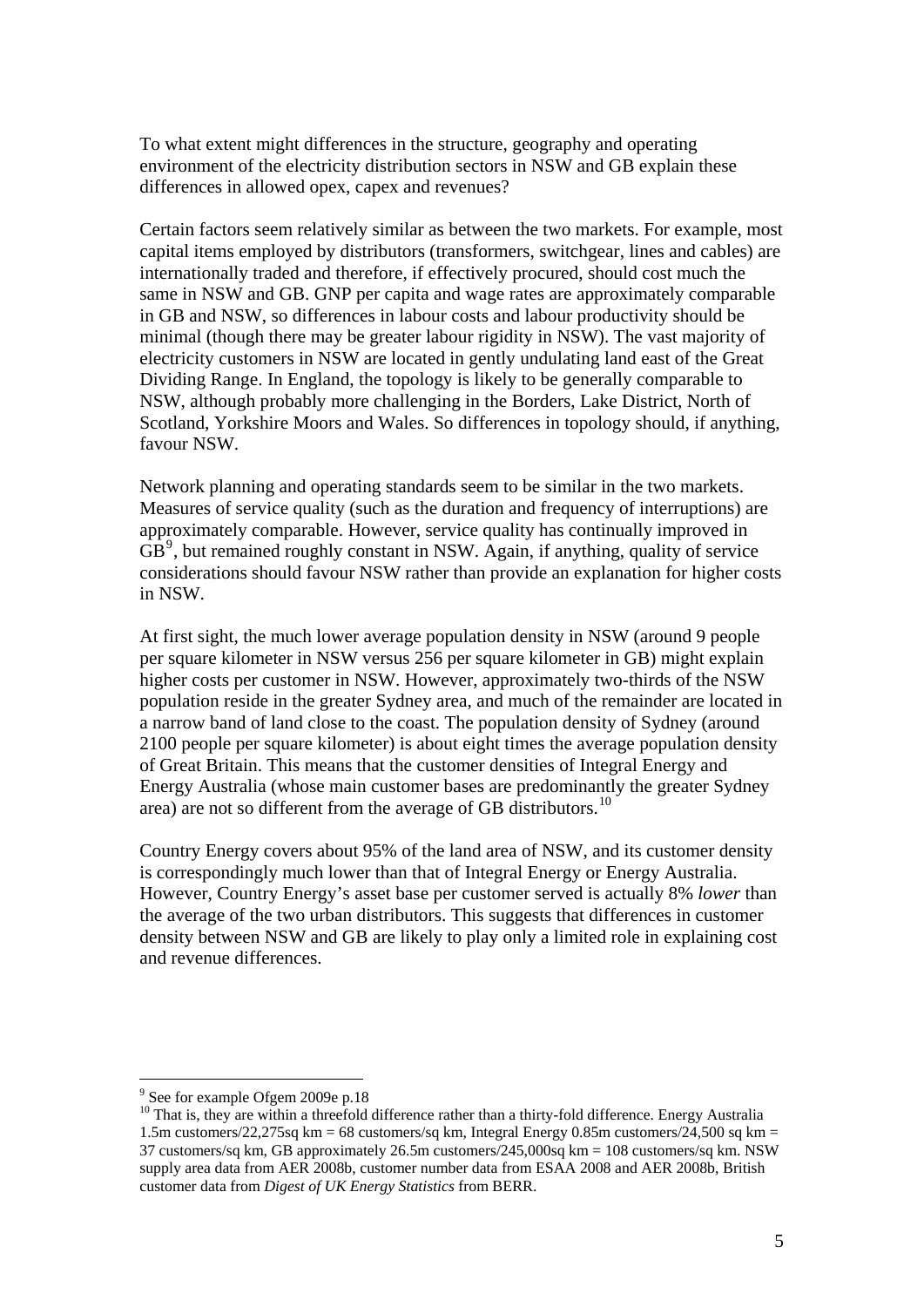Size of network or network company is a possible explanatory factor, although one study has suggested that this may not be critical in  $NSW<sup>11</sup>$  $NSW<sup>11</sup>$  $NSW<sup>11</sup>$ . In its regression analyses of distributor costs in GB, Ofgem has found that the primary driver of network costs is the size of the network, and that this is most appropriately measured by a Composite Scale Variable (CSV) comprising network length (with a 50% weighting), customer numbers and units distributed (with a  $25\%$  weighting each).<sup>[12](#page-6-1)</sup> The 14 GB distribution networks have CSV scores in the range 10.8 to 32.0, with a mean and median of about 19.0. The three NSW networks have CSV scores of 11.5, 18.1 and  $24.9<sup>13</sup>$  $24.9<sup>13</sup>$  $24.9<sup>13</sup>$  These are within the GB network range, and the mean and median of about 18.1 are barely lower than in GB. On this basis, the differences in these size variables should not significantly increase costs in NSW compared to GB.

Admittedly GB companies are larger if defined by ownership. In April 2002 (Ofgem's base year for the 2004 price control analysis) there were 9 separately owned companies with CSV scores ranging from about 18 to 48, with a median of about 27. On this basis, the CSV of the median GB company was about 50% larger than that of the median NSW company. Ofgem's regression analyses suggest a slight scale effect. The precise extent of this depends on the particular regression. On the basis of Ofgem's total cost graph, a company with a CSV of 27 would have a cost per customer about 10% higher than a company with a CSV of  $18$ . <sup>[14](#page-6-3)</sup> Of course, the appropriate definition of a CSV variable might be different in NSW compared to GB. Nevertheless, in the absence of such analysis, the implication of Ofgem's work is that network size factors could account for part of the higher cost in NSW, but only a relatively small part.

The AER and the NSW distribution businesses have identified rising peak demand as the dominant driver of capital expenditure. NSW peak demand has grown by 2.9% per annum compound for the last 10 years. This compares to about 1.6% in GB in the period to 2007, with a reduction since then, so that GB peak demand has remained about level over the decade as a whole. Energy Australia and Country Energy project average annual demand increases of 2.7% and 1.7% respectively for the next five years.[15](#page-6-4) This compares to National Grid's base case scenario of approximately constant demand, and compound annual demand growth of around 1.6% for the next five years based on customer expectations.<sup>[16](#page-6-5)</sup> Actual and projected demand growth is thus higher in NSW than in GB, and this no doubt helps to explain a larger capex

<u>.</u>

<span id="page-6-0"></span> $11$  Pierce et al (1995 p. 195) noted that the minimum efficient size of distributors in NSW was between 0.5 million and 1.25 million customers, although the range for constant returns to scale was as low as 94,000 customers.

<span id="page-6-1"></span><sup>&</sup>lt;sup>12</sup> In its current distribution control review, Ofgem (2009a p 43) adopted a more granular analysis using a variety of cost drivers for different costs, but the results seem to be close to those derived from the use of the composite scale variable (see Ofgem 2009a p. 49).

<span id="page-6-2"></span><sup>&</sup>lt;sup>13</sup> Integral Energy: 33.3 ('000 km) length, 0.85 (m) customers, 18.3 ('000 GWh) units, CSV = 11.5; Energy Australia 49 ('000 km) length, 1.5 (m) customers, 30 ('000 GWh) units, CSV = 18.1; Country Energy 200 ('000 km) length, 0.8 (m) customers, 12 ('000 GWh) units, CSV = 24.9; where CSV = length <sup>0.5</sup> x customers <sup>0.25</sup> x units <sup>0.25</sup>. Source: company websites.<br><sup>14</sup> Ofgem (2004, Figure 7.3) shows that total cost for CSV = 27 is about £150m and for CSV = 18 is

<span id="page-6-3"></span>about £110m. Assuming that number of customers is proportional to CSV, if number of customers in the larger company is n then number in smaller company is n  $x$  18/27, so total cost per customer is £150/n in the larger company and £110/(n x 18/27) = £165/n, hence cost per customer is 10% higher.

<span id="page-6-4"></span><sup>&</sup>lt;sup>15</sup> Transgrid (2009). In the context of the recent price control review, Integral Energy provided some projections to AER of around 3.5% annual demand growth, but then withdrew them.

<span id="page-6-5"></span><sup>&</sup>lt;sup>16</sup> National Grid (2009).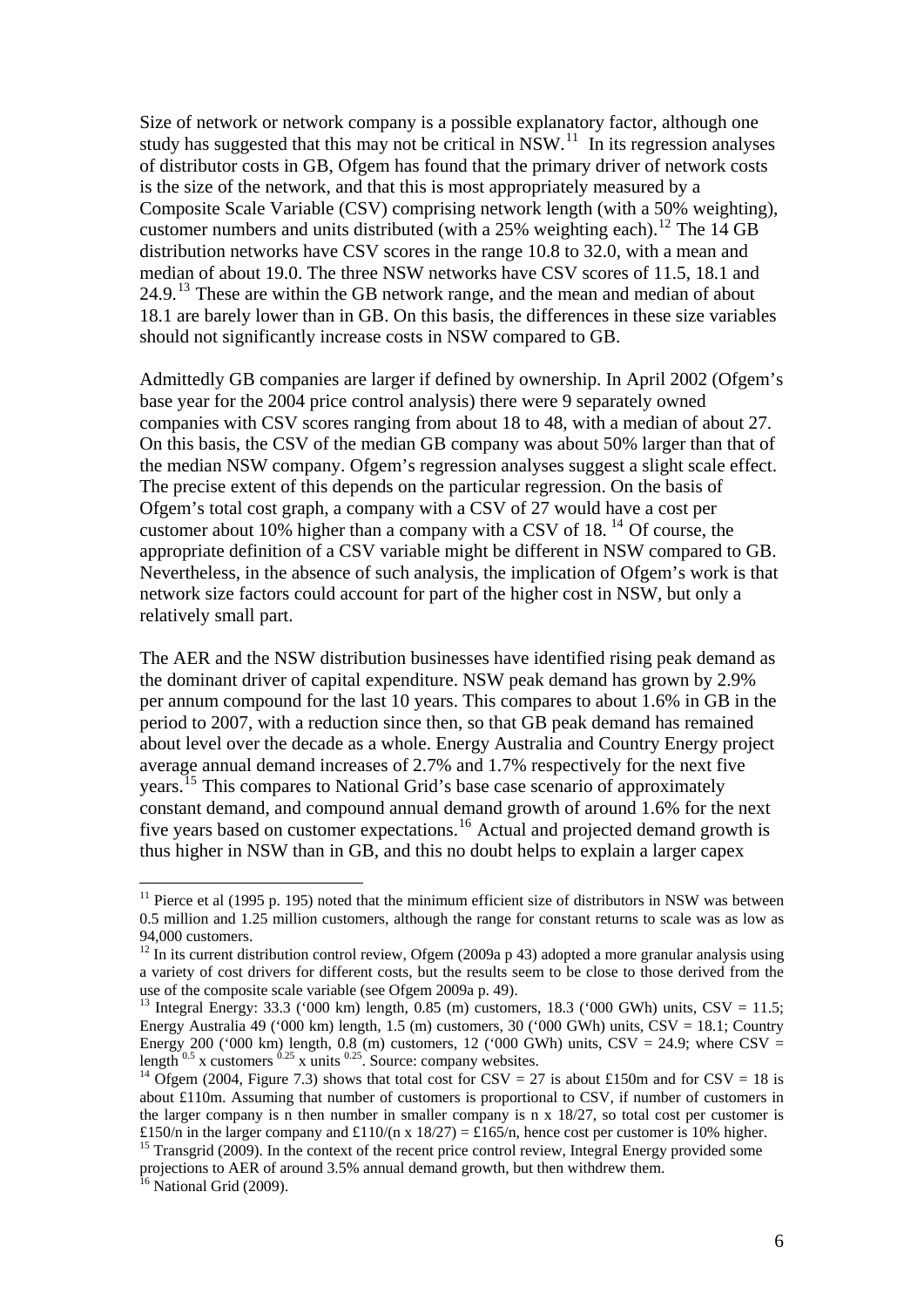programme in total. However, insofar as demand growth is associated with growth in number of customers, it is not clear how far this would explain higher growth in capex per customer. Moreover, actual capex expenditure increases in NSW have not been strongly correlated to demand increases over the last decade or so. For example, the two urban distributors have had lower demand growth, but higher expenditure growth, than the rural distributor.

To summarise, in several respects NSW and GB markets have similar characteristics, while in other respects, notably demand growth, they are rather different. But it is not clear how far these differences could be expected to explain per customer differences in opex or even capex of the magnitudes observed. Other factors seem likely to be more important.

# **5. Regulatory framework**

In principle we may distinguish between the regulatory framework and the way in which particular regulators implement that framework – though in practice it may not always be easy to make the distinction. We shall consider the following three factors: discretion, the onus of proof, and the nature of appeal.

The regulatory framework within which IPART operated (in setting the first two NSW price controls) does not seem significantly different from Ofgem's regulatory framework with respect to the first two factors. As regards the third factor, there was no provision for regulated companies to appeal IPART decisions on merit, whereas companies in GB had this option. But this would if anything have strengthened IPART's hand relative to Ofgem's (unless it were argued that IPART was obliged to set less aggressive targets precisely because the companies could not appeal).

The more striking differences are between the regulatory frameworks for IPART and Ofgem, and that under which the AER has set the latest NSW price control.

a) discretion

Ofgem has to follow certain principles of Better Regulation - for example, with respect to consultation and explaining its decisions. Nonetheless, it has a great deal of discretion as to how it carries out a price control review. This includes discretion as to the process followed, the level and structure of the price control, and the weighting of the various considerations involved. It extends even to the strategic aims that Ofgem will pursue in setting the control. For example Ofgem explains that:

"*Our objective in this review is to put in place a price control that encourages DNOs to: play a much larger role in helping to tackle climate change, improve all aspects of customer service, and continue innovating to find ways of reducing the costs of providing secure and reliable electricity networks.*" (Ofgem 2009a, page 1)

In contrast, the AER does not have such discretion. The Australian Energy Markets Commission (AEMC) is responsible for setting the National Electricity Rules (NER) for the regulation of distributors, and the AER has to implement those Rules. The Rules prescribe the submission of evidence and argument; their consideration by the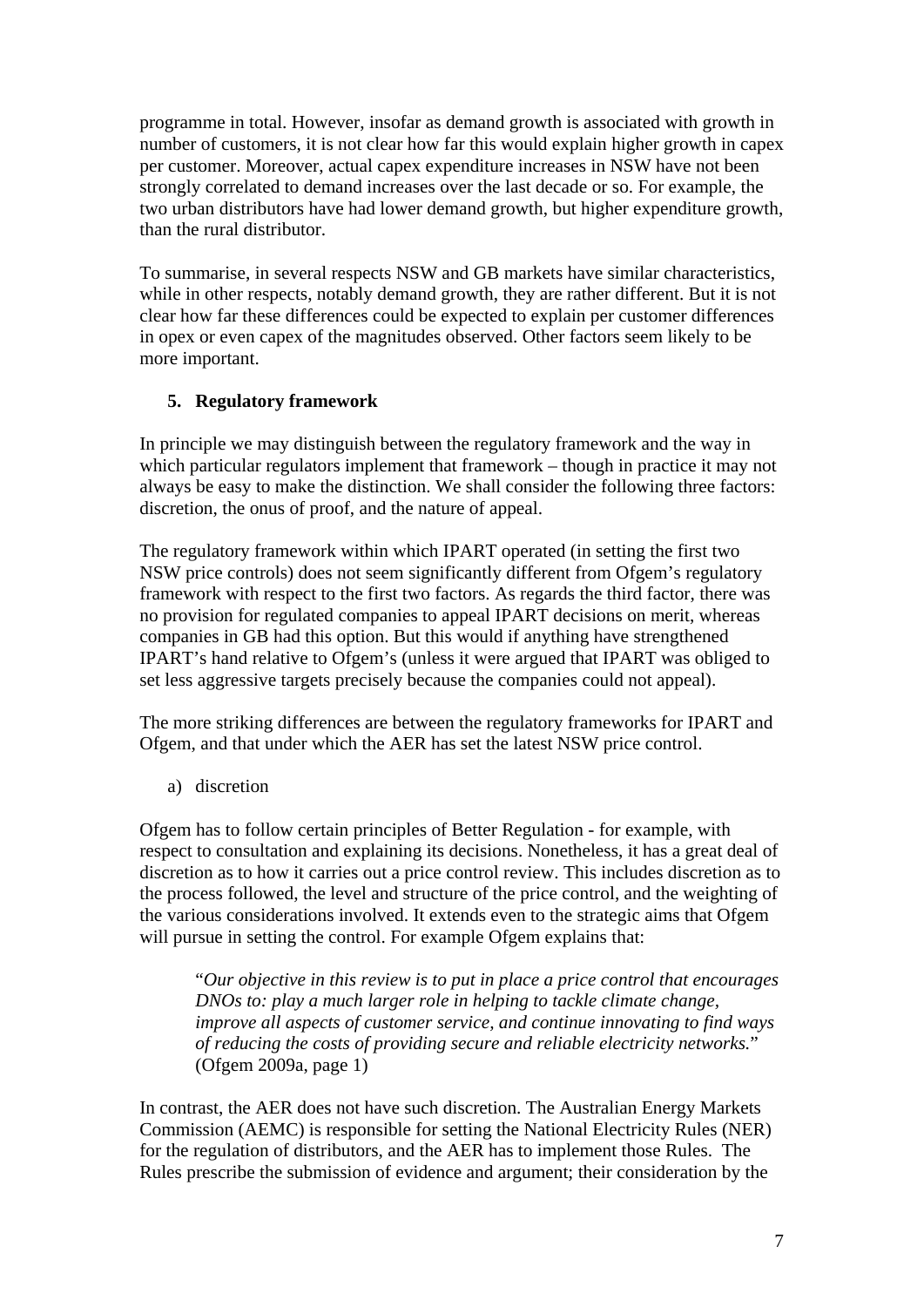AER, with set time-frames for each step in the process; and the issues to which the AER is required to have regard in reaching its decision. The AER's failure to follow the defined process and to have regard to the defined factors could be grounds for a merits review of the AER's decision to the Australian Competition Tribunal, or judicial review by the High Court or Federal Court.

Ofgem has consistently used its discretion to develop enhanced efficiency incentives through each price control.<sup>[17](#page-8-0)</sup> In contrast, the AER has limited discretion to develop incentives. Its assigned task is to set the parameters of the various price control determinants (operating expenditure, return on assets and depreciation) defined in the NER. Although the NER allows the AER to develop demand management, service target and opex efficiency benefit-sharing schemes, the design of these incentives largely lies beyond the AER. The AER in fact expressed concern about some of the restrictions proposed in the development of the provisions of the NER applicable to transmission network service providers.[18](#page-8-1) It has to be acknowledged, however, that in the event the AER did not use all this discretion.<sup>[19](#page-8-2)</sup>

b) onus of proof

1

In setting price controls, a regulator has to make assumptions about future parameters such as the level of demand, opex, capex, cost of capital, etc. In GB the onus of proof with respect to the reasonableness of these assumptions rests with the distributors to justify their proposals. For example, Ofgem said it would use the forecast expenditure from its own modelling unless the distributor provided satisfactory evidence to the contrary:

"*Where a DNO [distribution network operator] is unable to provide robust supporting evidence or their forecast is inconsistent with the other evidence, the (Ofgem) modelled output will be the backstop position for setting Ofgem's baseline level of investment". (Ofgem, 2009a, p. 64)*

In contrast, the NER requires the AER to accept distributors' cost proposals if it considers the costs are "efficient, prudent and reasonable". During a price control review, distributors produce an expenditure proposal for the AER's consideration. If the AER decides to adopt the values of input variables in any calculations proposed by that distributor, it has no obligation to justify its use of such variables. If, on the

<span id="page-8-0"></span><sup>&</sup>lt;sup>17</sup> It has also used various distribution price control reviews to introduce incentives to improve outcomes for the worst served customers, to manage taxation risks, to reduce distribution losses, and to promote distributed generation.

<span id="page-8-1"></span><sup>18 &</sup>quot;*The AER does not support the dilution of incentives proposed by the AEMC. The package is a significant step back towards a cost of service model. The risk is a gradual move towards the inefficiencies, along with the associated high costs and prices that characterised the electricity sector in the 1980s and prompted energy reform in the 1990s*." AER (2006 p. 10) A sample restriction was to lock-in capped service standards incentives at +/-1% of the Maximum Allowable Revenue. The AEMC finally decided that the AER could decide the revenue at risk under the service target improvement scheme at between 1% and 5% per annum.

<span id="page-8-2"></span><sup>&</sup>lt;sup>19</sup> Despite its protest to the AEMC that  $+/-1\%$  of revenue at risk would provide inadequate service standard incentives, the AER in its most recent transmission decision developed an incentive scheme which set targets for five different components of transmission service such that at the very worst (assuming none of the targets are met) the revenue at risk would only be 0.8% of the annual maximum allowed revenue. Furthermore the targets for the incentive scheme were largely as proposed by the regulated business rather than by the AER. (see AER 2009c, p. 113)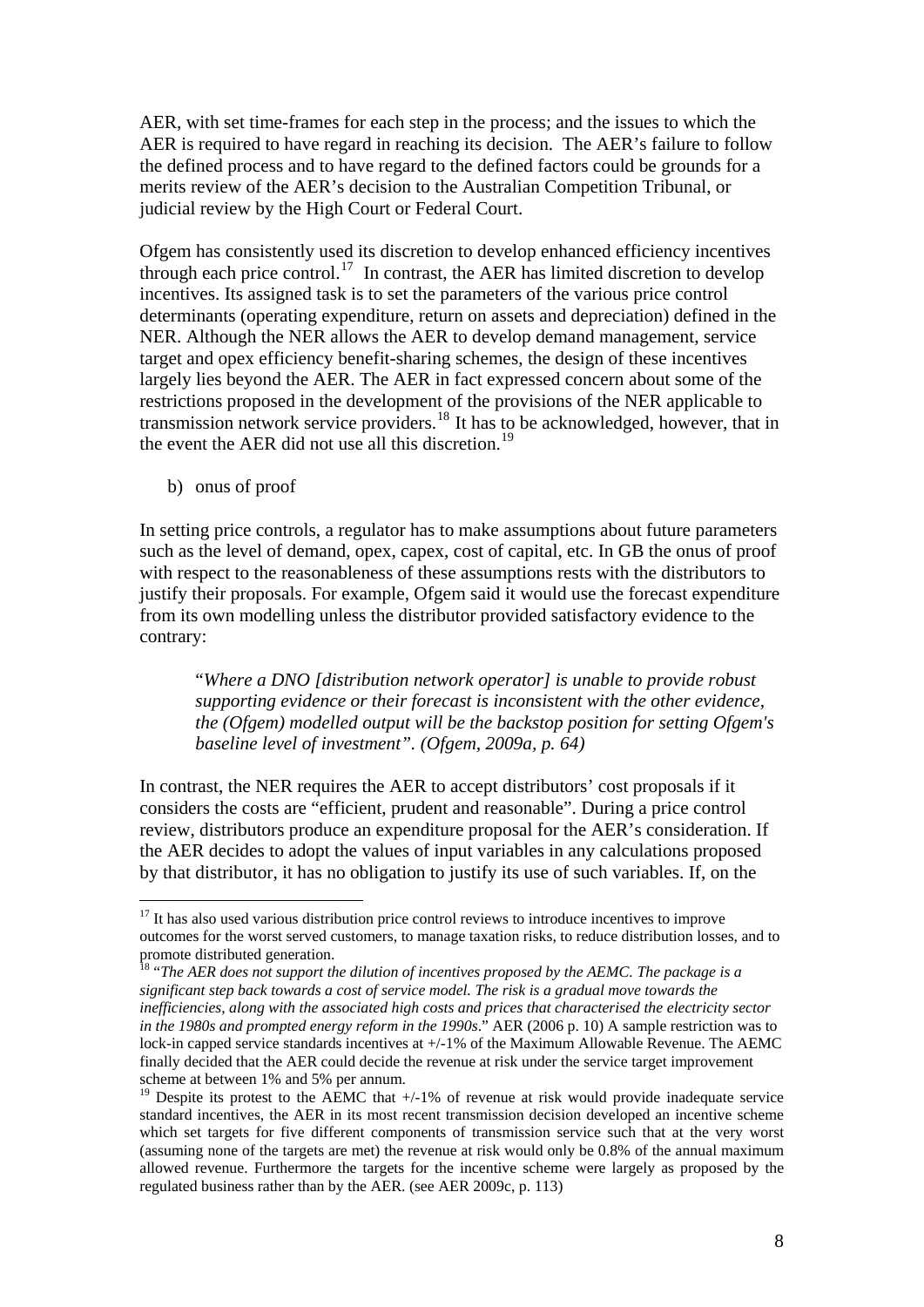other hand, the AER takes its own view on the values of input variables, it is required to justify the values it uses. (NER Clause 6.12.2 ii) Effectively the burden of proof shifts to the AER to justify its decision if it chooses different parameters to those proposed by the distributor.

c) nature of appeal

In both markets there is provision for appeal against the regulator's price control proposals or decisions. In GB, Ofgem proposes price caps (and associated incentive schemes) that distributors are able to accept or reject. Ofgem will expect to refer any rejected proposal to the Competition Commission. The Competition Commission is required to re-open the whole matter and make its own decision on all aspects of the price control proposal. Its decision may be more or less advantageous than Ofgem's proposal in some or all respects. In some cases it has indeed been more onerous on the appealing company.

This mechanism prevents a distributor from "cherry picking" those aspects of a decision that it likes and appealing the less attractive aspects. It also obliges the distributor to consider very carefully whether it has a strong case before rejecting Ofgem's proposal. In fact, only one electricity distribution price control proposal has been appealed to the Competition Commission out of some 42 such proposals made to date. Both considerations can be expected to give Ofgem confidence in making price control proposals, although it will also be aware that if the Competition Commission sets its decision aside on the basis of poor analysis or lack of evidence this is likely to reflect poorly on Ofgem and its management.

In Australia, price control decisions by the AER may be appealed to the Australian Competition Tribunal (ACT) on their merits, or to the Federal Court for judicial review. In contrast to GB, individual elements of a price control decision may be appealed, without affecting other elements of the decision. This encourages "cherry picking" (only appealing decisions that are likely to benefit the business). Moreover, if the Tribunal finds against the applicant, the AER's decision would stand, which means that it is highly unlikely that appeals would result in a less favourable outcome for the distributor. Appeals to the ACT must satisfy a "serious issue" test and are subject to the resulting detriment exceeding a financial threshold (the lesser of \$5m over five years, or 2% of annual allowed revenues). However, this is a relatively low hurdle.

The ACT has recently heard appeals from all three NSW distributors (plus two from transmission businesses) on elements of recent AER decisions. The ACT accepted one of the appeals (related to the choice of the averaging period for the risk free rate). The effect of its decision was to increase the weighted average cost of capital by around 180 basis points, and as a result allowed revenues rose by around 8% over the regulatory period.

In summary, the regulatory framework in GB gives Ofgem considerable discretion, puts the onus on the distribution companies to prove that the regulator's assumptions are unreasonable, and does not allow the distributors to 'cherry pick' in appealing Ofgem's proposals. In contrast, the present regulatory framework in Australia gives the AER very limited discretion, puts the onus of proof on the regulator to prove that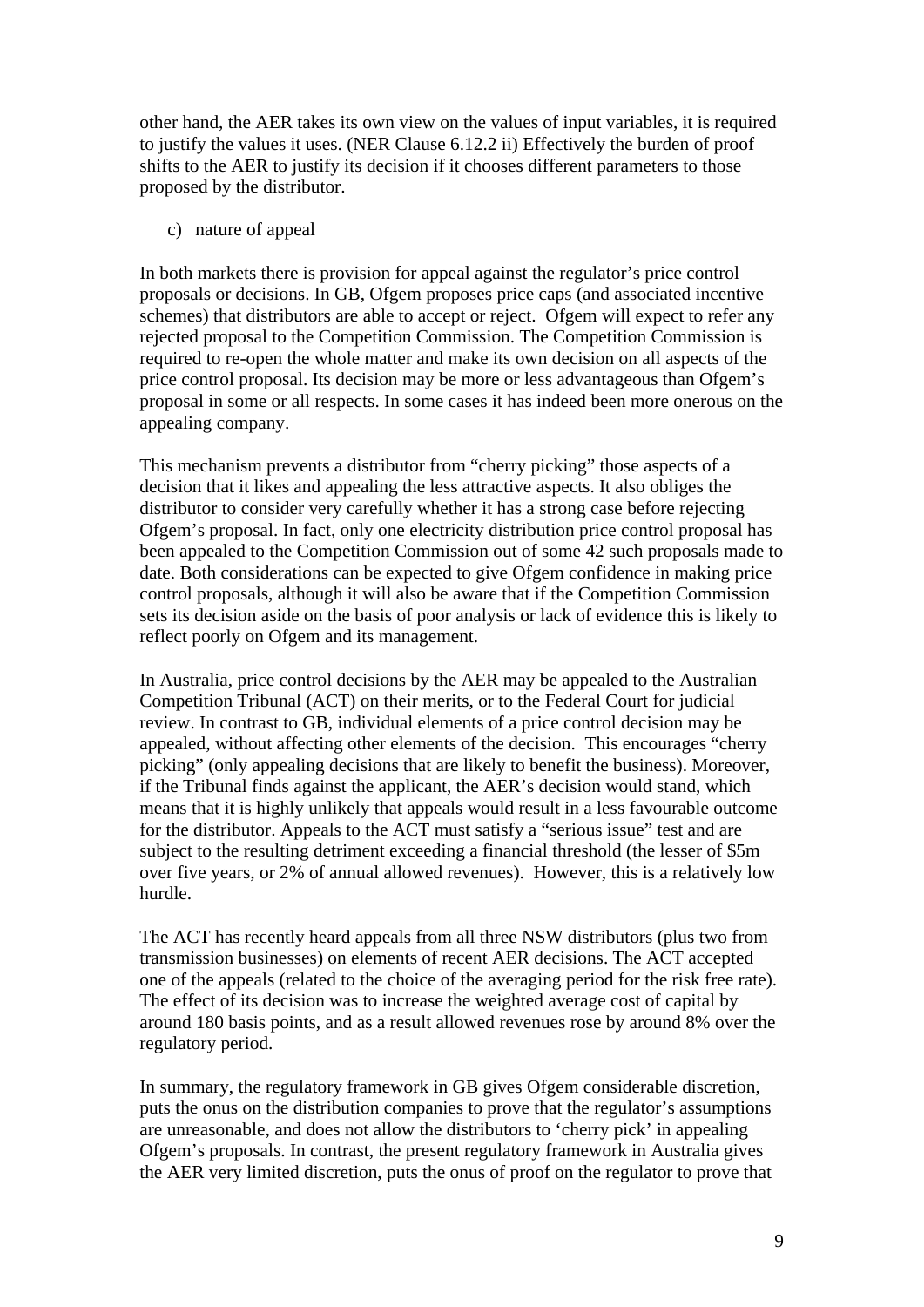the distributors' assumptions are unreasonable, and allows the distribution companies to 'cherry pick' in appealing the AER's decisions. The GB framework seems more conducive to the regulator making tough but realistic assumptions in setting price controls, than does the more constrained regulatory framework under which the AER has to operate.

Insofar as IPART's regulatory framework was similar to Ofgem's in the three respects identified (and actually more supportive of the regulator with respect to appeal), it suggests that differences in these two regulatory frameworks did not contribute to explaining the different allowed revenues in the first two regulatory periods. However, the more restrictive regulatory framework under which the AER operates could contribute to explaining the significantly more rapid growth in allowed opex and capex for the third regulatory period now underway.

# **6. Conduct of regulation**

How has each regulator operated within its own framework? We examine two main aspects of their work: the use of benchmarking to enhance incentives (including the collection of information, the development of regulatory accounts, the use of benchmarks, and the involvement of expert advisers) and the choice of the allowed return on capital (WACC).

a) benchmarking

Ofgem has consistently employed benchmarking to compare companies and thereby set challenging price control targets as a means to encourage greater efficiency and distribute the benefits to customers.<sup>[20](#page-10-0)</sup> It sets the prices for all 14 distributors in GB during a single review, which facilitates comparison between the companies. It also exercises a high degree of control over the information that distributors provide. For example, Ofgem does not leave it to the distributors to provide the data that they see fit to justify their expenditure applications. Rather, after a period of discussion, it sends out Business Plan Questionnaires and similar pro-forma information requests to ensure that the content and presentation of the data provided by the distributors meet Ofgem's requirements.

Ofgem has made considerable progress in developing consistent and comprehensive regulatory accounts that provide data needed for benchmark comparisons. It has invested significantly over several years to establish consistent data-sets to facilitate time-series analyses of distributors' costs and revenues. Ofgem (2009b) has recently described in some detail the operating expenditure allowances that will be established for the coming distribution price control review through the use of benchmarks.

Benchmarking has had a large role in establishing operating expenditure allowances in all the GB distribution price control reviews. Relatively simple comparisons were the basis of the 1994 price control proposals. A corrected ordinary least squares regression was developed in the 1999 price control review to establish opex

<span id="page-10-0"></span><sup>&</sup>lt;u>.</u>  $20$  For international evidence on the effectiveness of benchmarking (yardstick regulation) in improving cost efficiency, see Mizutani et al (2009) and references therein.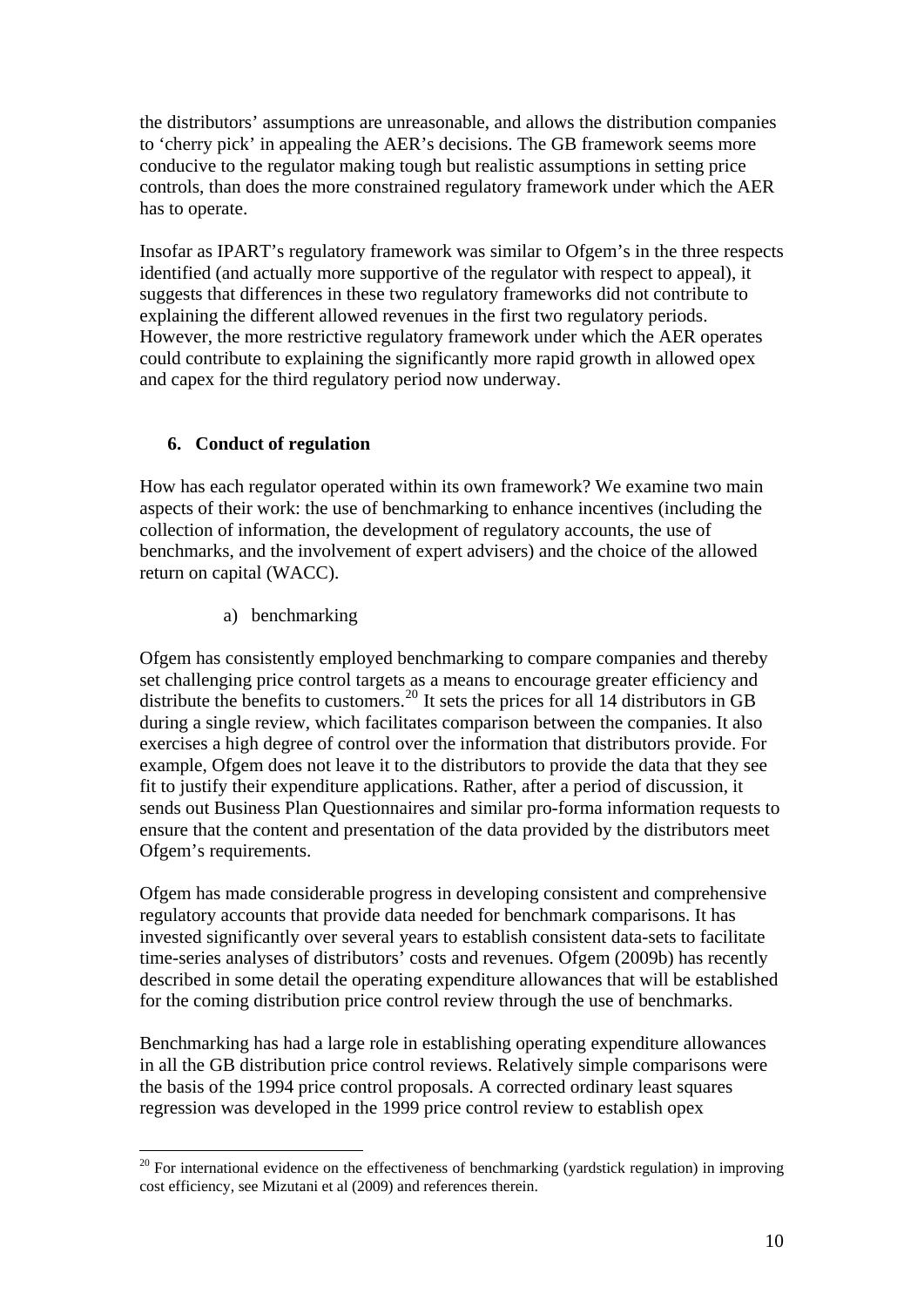allowances. This was refined and developed further in the 2004 price control review. In the price control review currently underway, Ofgem (2009a) noted that

*"Our benchmarking results form an important input into our assessment of the DNOs' efficiency and highlight where there are potential issues in the DNO (distribution network operator) forecasts …".* 

Ofgem has retained an academic advisor to assist in the development of benchmarking methodologies, and has commissioned a variety of benchmarking studies. The process for the regulatory review involves extensive interaction in the development of incentives, sharing of information and modelling, with both consumer representatives and the industry. For example, Ofgem (2008) described the involvement of a group of consumer experts and representatives whose role it is to act as a 'critical friend' throughout the review.

By contrast, benchmarking in Australia has been supported in principle but has become somewhat inconsequential in practice. It was raised in the initial discussions of the regulation of distributors in NSW, and in the mid-1990s benchmarking studies of NSW distributors suggested underperformance by these distributors<sup>[21](#page-11-0)</sup>. In the context of the first distribution price control review London Economics undertook a benchmarking study for IPART, which concluded that NSW distributors were inefficient compared to the 200 other distributors in the dataset (IPART 1999). However, the methodology and the conclusions of the analysis were criticised by the regulated businesses, and it is not clear how much weight IPART actually placed upon the benchmarks. Following this, IPART did not use benchmarks in its 2004 distribution price control review.

Regulated network businesses argued against benchmarking in the debate that preceded the finalisation of the relevant chapters of the National Electricity Rules (see ENA 2005, page 7).The National Electricity Rules nevertheless require that the AER have regard to benchmarks of the operating and capital expenditure of an efficient distributor. However, the AER has said that its only uses benchmarking to "test its bottom up detailed conclusions" and not to set (expenditure) allowances, and that while the AER is researching this area, it sees benchmarking only as a "longer term" proposition".<sup>[22](#page-11-1)</sup> A recent survey found relatively little regulatory interest in benchmarking in Australia generally.<sup>[23](#page-11-2)</sup>

<span id="page-11-0"></span><sup>&</sup>lt;sup>21</sup> Pierce et al (1995, p.194) noted that the NSW distribution sector had consistently performed below the total factor productivity levels of other States. The Government Pricing Tribunal considered that NSW distributors could achieve 20 to 30 per cent reductions in their operating costs through efficiency gains (Government Pricing Tribunal 1994, cited in Pierce et al. 1995). The NSW urban electricity distributors were benchmarked against a sample of distribution utilities in the United Kingdom and United States over 1990/91 to 1992/93. The study estimated that the distributors could achieve another 20 to 60 per cent reduction in inputs, delivering significant cost savings (London Economics 1994b, cited in Pierce et al. 1995).

<span id="page-11-1"></span> $^{22}$  Minutes of the Queensland Public Forum on Energex's and Ergon Energy's regulatory proposals (1 July 2010 to 30 June 2015), Brisbane, 3 August 2009, p. 1.

<span id="page-11-2"></span><sup>&</sup>lt;sup>23</sup> "In the case of Western Australia, one of the primary reasons given for not using benchmarking is that other Australian regulators have not commonly used these techniques." (Haney and Pollitt 2009, p. 16)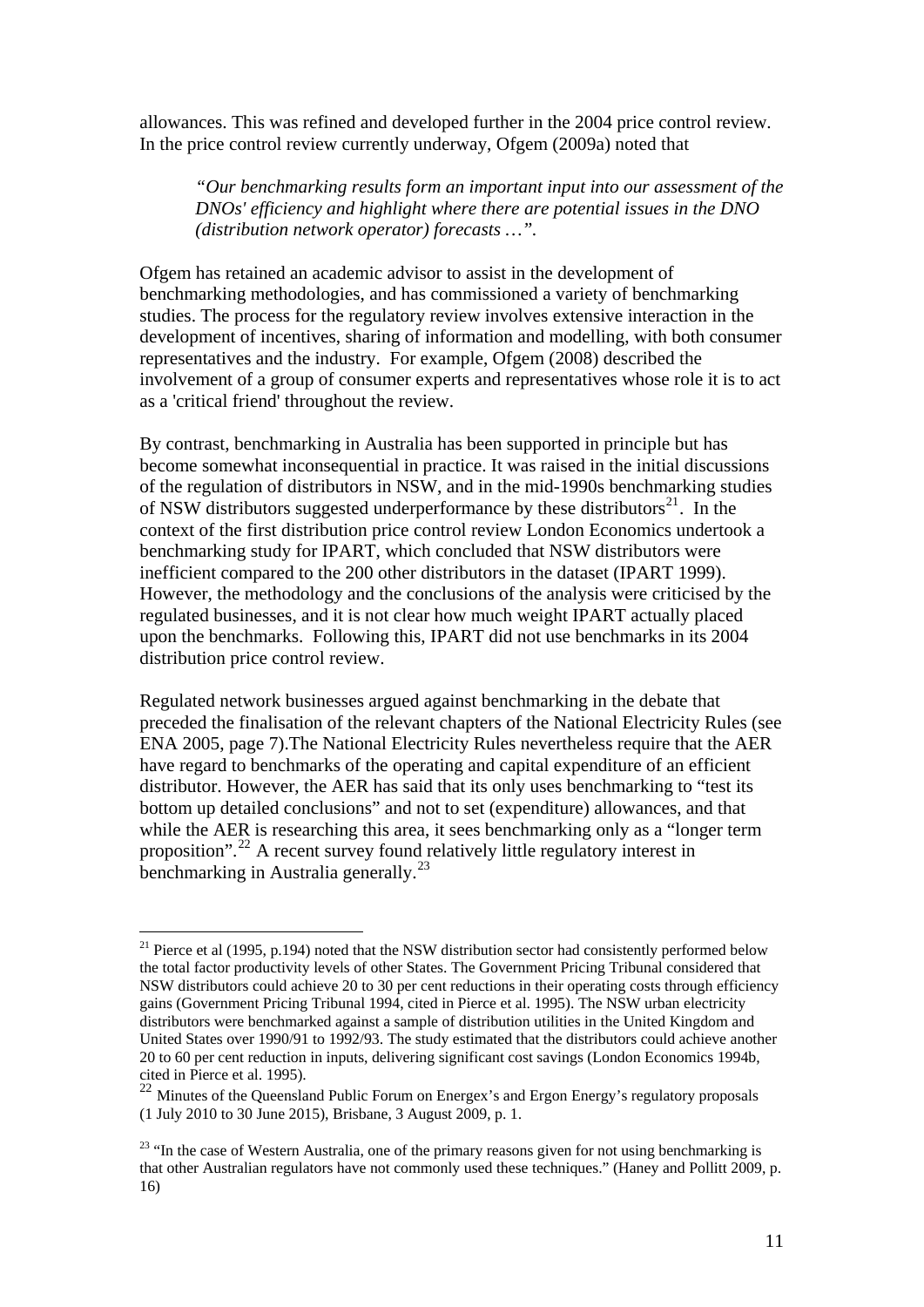In the absence of systematic benchmarking to establish efficient levels of expenditure, the Australian Energy Regulator, and the ACCC before it, relied heavily on "bottomup" reviews of distribution business expenditure proposals by consulting engineers. In their advice to the AER, these consultants have often recommended the distributors' expenditure proposals, often with only minor variation.

Price controls are generally undertaken sequentially for distributors in different States. In some cases distributors in different states might by chance be reviewed at the same time, but such reviews are undertaken largely independently of one another by different teams in the AER.

Distributors have the freedom to formulate their own proposals. The AER seems to have made little progress in developing consistent and comprehensive regulatory accounts. Admittedly it has formally had regulatory jurisdiction over electricity distribution only since 2006, but it is not evident that greater progress has been made in electricity transmission which the AER has regulated since 1999.

b) allowed rate of return

1

Comparing allowed rates of return is not straightforward because regulators have used different concepts, both one from another and over time. Nowadays regulators often use the concept of a 'vanilla' WACC (weighted average cost of capital), but they have not always restated previous decisions in this way.<sup>[24](#page-12-0)</sup> Figure 4 shows our estimates of the equivalent real vanilla WACC used in the price control calculations.[25](#page-12-1) In round terms, allowed cost of capital has been higher in NSW than in GB by about 2 percentage points in 2000, one and a half percentage points in 2005 and nearly 3 percentage points in 2010.

<span id="page-12-0"></span> $24$  For example, Ofgem changed from 6.5% pre-tax WACC in its 1999 decision to 5.545 % real vanilla WACC in 2004 and 5.5% (Initial Proposals) in 2009 but did not restate the 1999 figure as a real vanilla WACC. IPART used 7% pre-tax real WACC for its 1999 and 2004 decisions. AER used 8.13% vanilla WACC in the decision for the NSW distributors 2009, which is stated as a nominal figure. Based on the AER's expectation of future inflation (2.47%) this is equivalent to about 5.66% real vanilla WACC. On appeal by the regulated businesses, the ACT raised the nominal risk free rate by around 189 basis points, so that real vanilla WACC is now around 7.55%.

<span id="page-12-1"></span><sup>25</sup> Our estimates are that Ofgem's 6.5% pre-tax WACC in 1999 is equivalent to about 5.22% real vanilla WACC, and that IPART's 7% pre-tax real WACC in 1999 and 2004 is equivalent to about 7% real vanilla WACC.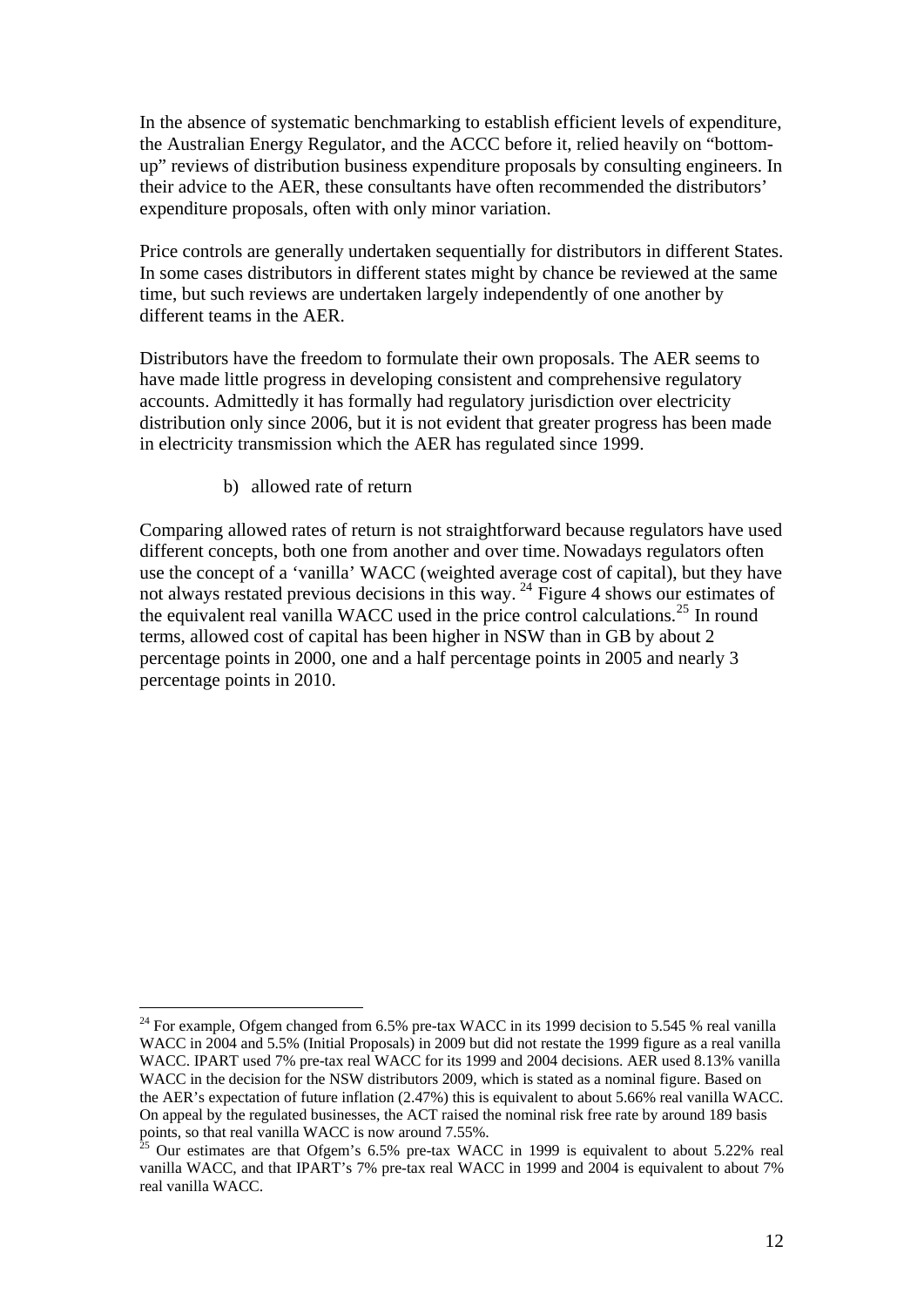

**Figure 4 Weighted average cost of capital (real vanilla WACC)[26](#page-13-0)**

Both regulators take advice from consultants. However, in the latest control, the AER decided on a level of WACC above the upper end of the range recommended by its staff and consultants. It justified this on the basis of "regulatory stability and other factors" (AER 2009b p. iv). The resulting real vanilla WACC was around 6.35% but on appeal to the ACT it was increased to over 7.5%. (The actual rates will depend on the actual level of inflation.) In contrast, Ofgem has just proposed a real vanilla WACC of 4.75%.

It is not clear why there should be such a difference between NSW and GB in the cost of capital. Parameters such as risk-free rates (adjusted for differences in inflation), equity betas and debt premia should be much the same in the two countries. It might be argued that the market risk premium is higher in Australia because it is a smaller and less liquid market, or that electricity price cap regulation is less established there. However, Ofgem considers the WACC in the context of the regulatory design, and the higher level of pass-through in NSW would seem to imply lower rather than higher risk there.

Most of the difference is explained by differences in the assumed cost of equity and debt. Ofgem assumed the cost of equity was 6.7% (real), while the AER used 9.3% (real). Much of the difference here is attributable to the AER's much higher equity beta (1.0) compared to Ofgem's (0.24 to 0.34). With respect to the cost of debt, Ofgem used a value of 3.6% (real) based on trailing yields on A and BBB-rated bonds. The AER used a value of 6.3% (real) based on a margin on top of the risk free rate, nearly twice as high as Ofgem's assumption

To summarise, NSW regulators have made relatively little use of benchmarking and associated techniques, whereas GB regulation has emphasised this. NSW regulators have systematically allowed a higher rate of return than the GB regulator. It thus seems that the conduct of regulation has contributed to the higher allowed charges in NSW.

<span id="page-13-0"></span><sup>&</sup>lt;u>.</u>  $26$  Sources for Figure 4. IPART 1999, Ofgem 1999 p. 109 (adjusted), IPART 2004 p. 57 (adjusted), Ofgem 2004. Ofgem 2009f, Australian Competition Tribunal 2009.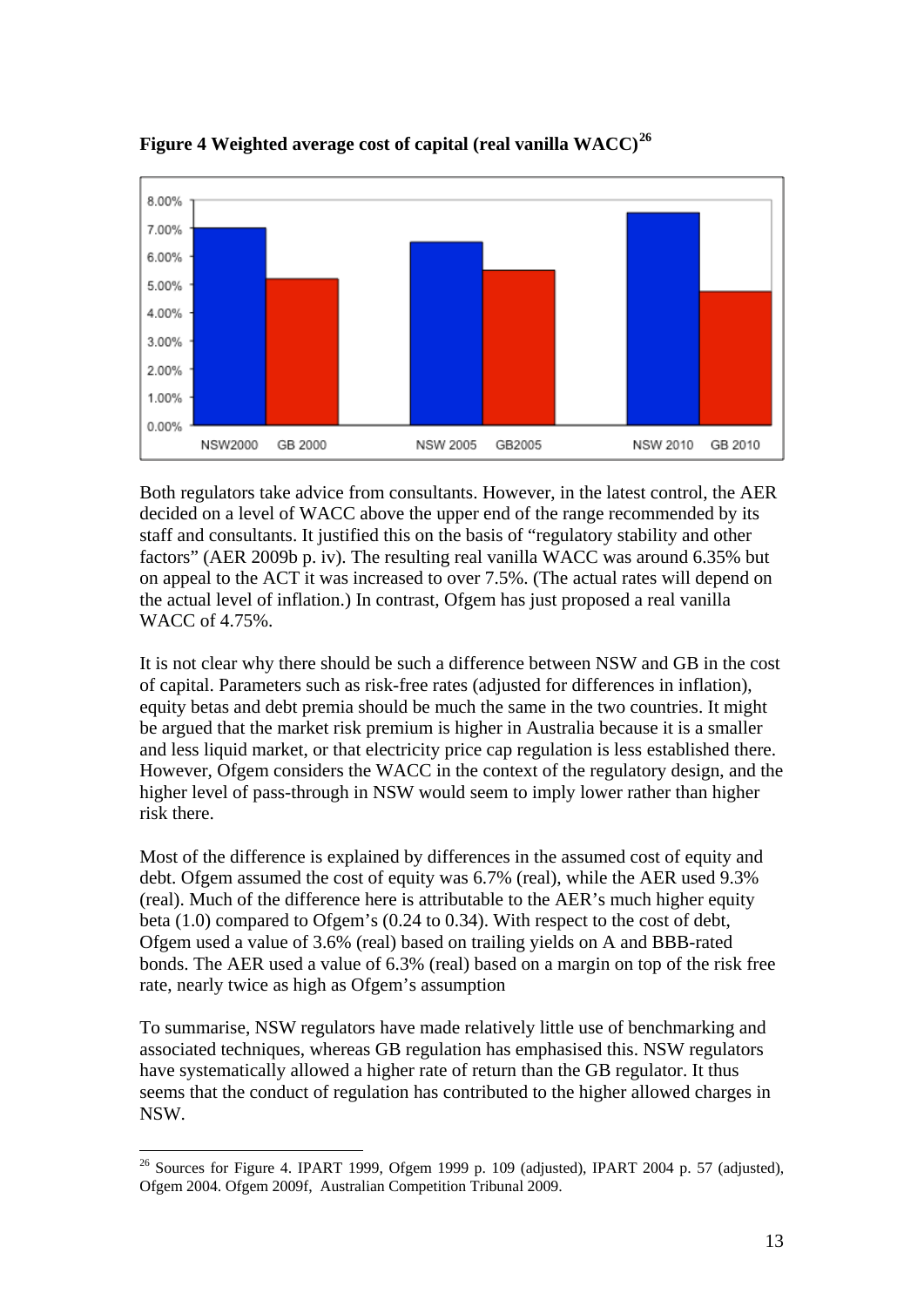## **7. Ownership**

The GB electricity sector was privatised in 1990. Some Australian electricity companies have been privatised, but the NSW distributors are still governmentowned. Ownership might be expected to impact on the incentives to efficiency with respect to opex and capex, on the cost of capital, and on a company's incentive to underspend or overspend against regulatory targets. It might also impact on the regulatory attitude to overspending, and on the regulatory framework itself.

## a) efficiency

There is an extensive economic literature on the effects of private versus public ownership. Privately-owned companies can be expected to be more interested in maximising profit, and therefore more responsive to regulatory incentives that reward reductions in opex and capex. Indeed, the aim of improved efficiency has been a major reason for privatisation in the UK and elsewhere.<sup>[27](#page-14-0)</sup>

Government-owned companies, while not indifferent to profit, can be expected to place greater weight on non-pecuniary pressures (including from consumers, employees, politicians, government and the media). This is likely to make them more cautious about cutting costs, and more sympathetic to increasing capital expenditure.

b) cost of capital

<u>.</u>

In assessing capital expenditure, companies need to consider the alternative use of their funds. Private companies typically have many alternative profitable uses, their opportunity cost of capital is relatively high, and this gives them the incentive to minimise the extent of capital investment in electricity distribution (subject to maintaining adequate quality of service). In contrast, government-owned companies may have fewer alternative uses – indeed, if a government-owned distribution company does not reinvest its funds in its distribution system it may have them taken away.

The target rate of return in the public sector is typically less than in the private sector. In the case of the NSW distributors, the target rate of return on assets, as set by the State Government, is  $6.8\%$  nominal<sup>[28](#page-14-1)</sup>. However, the AER is required to calculate the allowed rate of return on the assumption that all businesses are privately owned. Its vanilla rate of about 7.5% real is presently around 10% nominal, more than 50 per cent higher than the hurdle rate the Government has set for these businesses.

In addition, the AER is required to set the rate of return after accounting for tax at the corporate rate. In fact the NSW Government (rather than the Commonwealth Government) receives the income tax from the distributors it owns. This effectively lowers the cost of capital to those businesses even further – or, put another way, it

<span id="page-14-0"></span> $27$  For examples of economic analysis of the impact of ownership on efficiency, with empirical evidence to substantiate this from before, during and after the privatisation phase of the last two decades, see De Alessi (1974, 1980), Beesley and Littlechild (1983) and Pollitt (1997).

<span id="page-14-1"></span>decades, see De Alessi (1974, 1980), Beesley and Distributors establish the financial and other targets of the NSW Government for their distributors. They are available from the websites of the NSW distributors.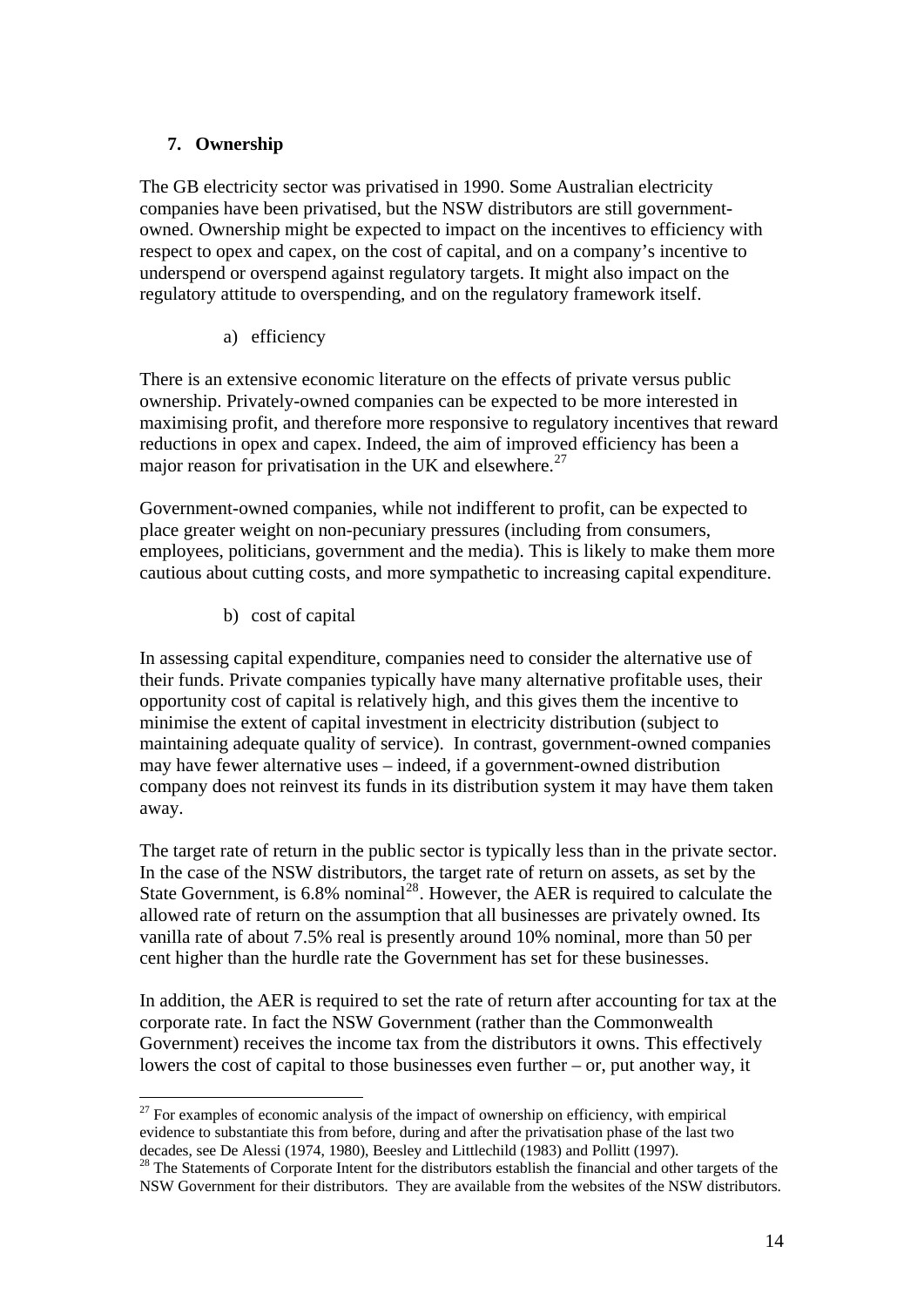makes capital expenditure in the NSW distribution network extremely attractive to its owner.

c) Underspending and overspending against allowances

In light of the above, it would be expected that private companies would wish to beat the opex and capex allowances set by the regulator, and would be averse to exceeding them, whereas publicly owned companies would be tempted to exceed them. Experience is consistent with this. The privately owned companies in GB have generally beaten their opex and capex allowances, despite the relatively tough levels at which the allowances are set. In contrast, actual capital expenditure in NSW, and to a lesser extent opex, has exceeded the regulatory allowances in both the first two regulatory control periods.

The actual amount of underspend or overspend is not straightforward to calculate in the absence of explicit comparisons by the regulatory bodies. There are also recent complications associated with capitalised pension contributions in the UK and overlapping decisions in NSW. Regulatory treatments have perhaps not focused on this issue.<sup>[29](#page-15-0)</sup> We have not been able to find adequate data on opex. Figures 5a and 5b reflect our best estimates with respect to capex, reflecting helpful correspondence with Ofgem in Britain and the AER in Australia.

In GB, in the period 2000 to 2005, actual capex (in 2008 GBP) was £4414m against an allowance of £6661m, underspending the regulatory allowance by  $34\%$ <sup>[30](#page-15-1)</sup>. The allowance for 2005-2010 in 2008 prices was £7253m.<sup>[31](#page-15-2)</sup> At the time of writing, Ofgem's estimate is that actual capex for 2005-2010 will be about £6093m, about 5% below the allowance.<sup>[32](#page-15-3)</sup>

In NSW, by the end of the first price control period (1999-2004), actual capex amounted to \$4.3 bn (2008\$), which was some \$1.4bn (2008 \$) or 50% above the amount of \$2.9bn (2008\$) that IPART allowed in setting the price control.<sup>[33](#page-15-4)</sup> IPART accepted this overspend into the regulated asset base - plus unrecovered depreciation and return on assets on the overspend.

<u>.</u>

<span id="page-15-0"></span> $29$  Regulatory accountability – the explanation and appraisal of regulatory performance – has developed considerably over time. Nonetheless, there would seem to be scope for more explicit and published reconciliations of actual spending against the allowances assumed in setting the price control, identifying and explaining any differences, and noting any potentially distorting elements.

<span id="page-15-1"></span><sup>&</sup>lt;sup>30</sup> Ofgem, 2004 p. 84 adjusted to 2008 prices,

Ofgem 1999 p. 29 Table 3.1, restated in 2008 prices.

<span id="page-15-2"></span><sup>&</sup>lt;sup>31</sup> Ofgem 2004, Appendix Table A10, capitalised expenditure excluding pensions, restated in 2008 prices. Note that figures are not comparable across price controls due to different capitalisation policies and categorisations of costs.

<span id="page-15-3"></span> $32$  Ofgem, personal correspondence, 30 October 2009. This estimate is based on four years' actual spend and one year's forecast, excluding any allowance or adjustment for pensions.<br><sup>33</sup> Meritec 2003 (p. 30). Energy Australia's asset base includes certain assets that were classified as

<span id="page-15-4"></span>transmission in IPART's 1999 and 2004 reviews but were subsequently classified as distribution in the AER's latest (2009) review. To ensure comparability with the AER's decision, the present calculation compares it against IPART's decision on Energy Australia's distribution assets plus the AER's previous decision on its transmission assets. The Figures in this paper also include this adjustment. All data have been restated in 2008\$.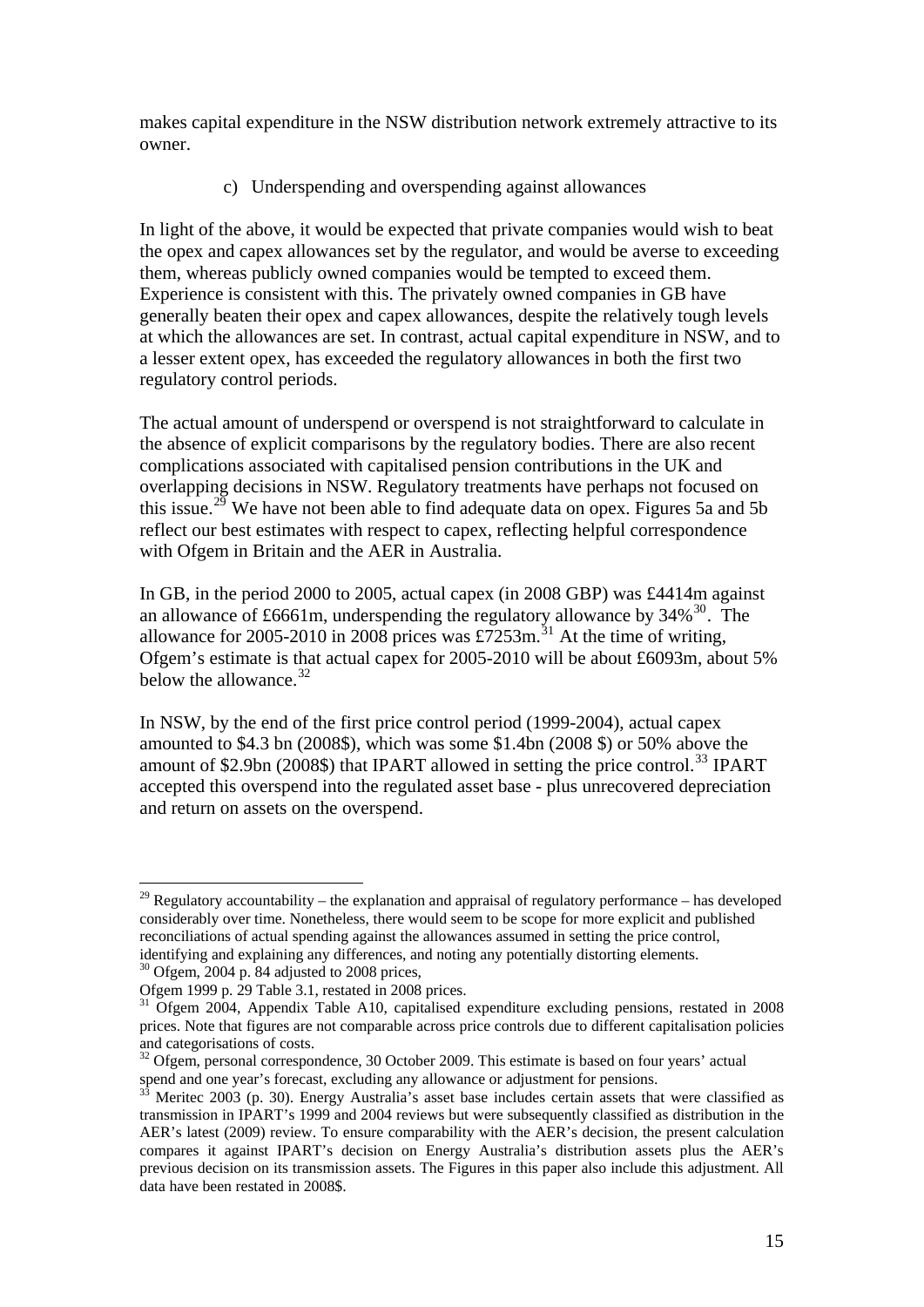The calculation for the second period (2004-2009) is more complicated. Shortly after it had set the second price control, IPART allowed an additional capex 'pass-through' on the basis that the NSW Government had subsequently determined more onerous planning standards than were assumed in setting the control. We have not yet been able to reconcile the data published in the course of setting the controls with the data underlying the AER's subsequent calculation of the overspend, so we give two calculations. The first column refers to data published in various price control documents, the second column refers to data that the AER is understood to have used in its subsequent calculation of the overspend:

|                                                      | $$2008^{34}$ | $$2008^{35}$ |
|------------------------------------------------------|--------------|--------------|
| i) Capex allowed in setting 2004-2009 price controls | $$5.30$ bn   | \$5.47bn     |
| ii) Additional pass-through capex allowed by IPART   | $$1.47$ bn   | \$1.41bn     |
| iii) Total allowed capex                             | $$6.77$ bn   | \$6.89bn     |
| iv) Actual capex                                     | $$8.54$ bn   | \$8.18       |
| v) Overspend                                         | $$1.77$ bn   | \$1.28bn     |

IPART's additional pass-through thus amounted to about 28% or 26% of the initially allowed capex. The subsequent overspend amounted to a further 33% or 23% of the initially allowed capex, or 26% or 19% of the initial allowance plus the pass-through. On either basis, it is another significant overspend.

The AER (2006 p. 7) enunciated as follows the philosophy underlying incentive price controls in its Statement of Regulatory Principles (SRP, which preceded the National Electricity Rules) "The SRP established a straight-forward ex-ante incentive regime. The AER set a revenue target and the TNSPs were rewarded for beating the target and penalised for exceeding it." The GB distribution companies have consistently beaten the capex targets and benefited from the reduced cash outflow. The NSW distribution companies have consistently exceeded the capex targets but in the first regulatory period suffered no regulatory penalty, and in the second suffered only the lack of return on the overspend during the same period. NSW regulators thus seem to have been accommodating in allowing overspend plus depreciation and return (at the end of the first period), the very substantial pass-through element at the beginning of the second period, and the substantial overspend by the end of the second period.

<span id="page-16-1"></span><span id="page-16-0"></span> $34$  Sources: i) ACCC 2005 (Table 3.10, p. 69), IPART 2004 (Table 4.10); ii) IPART 2006, Table 1; iii) is the sum of i) and ii); iv) AER 2009a (Tables 5.5, 5.6, 5.7 and 5.8, which is the amount the AER allowed into the RAB including recovery of half year WACC and CPI adjustment); v) is iv) minus iii). <sup>35</sup> Source: AER 2008b and AER personal correspondence 18 September 2009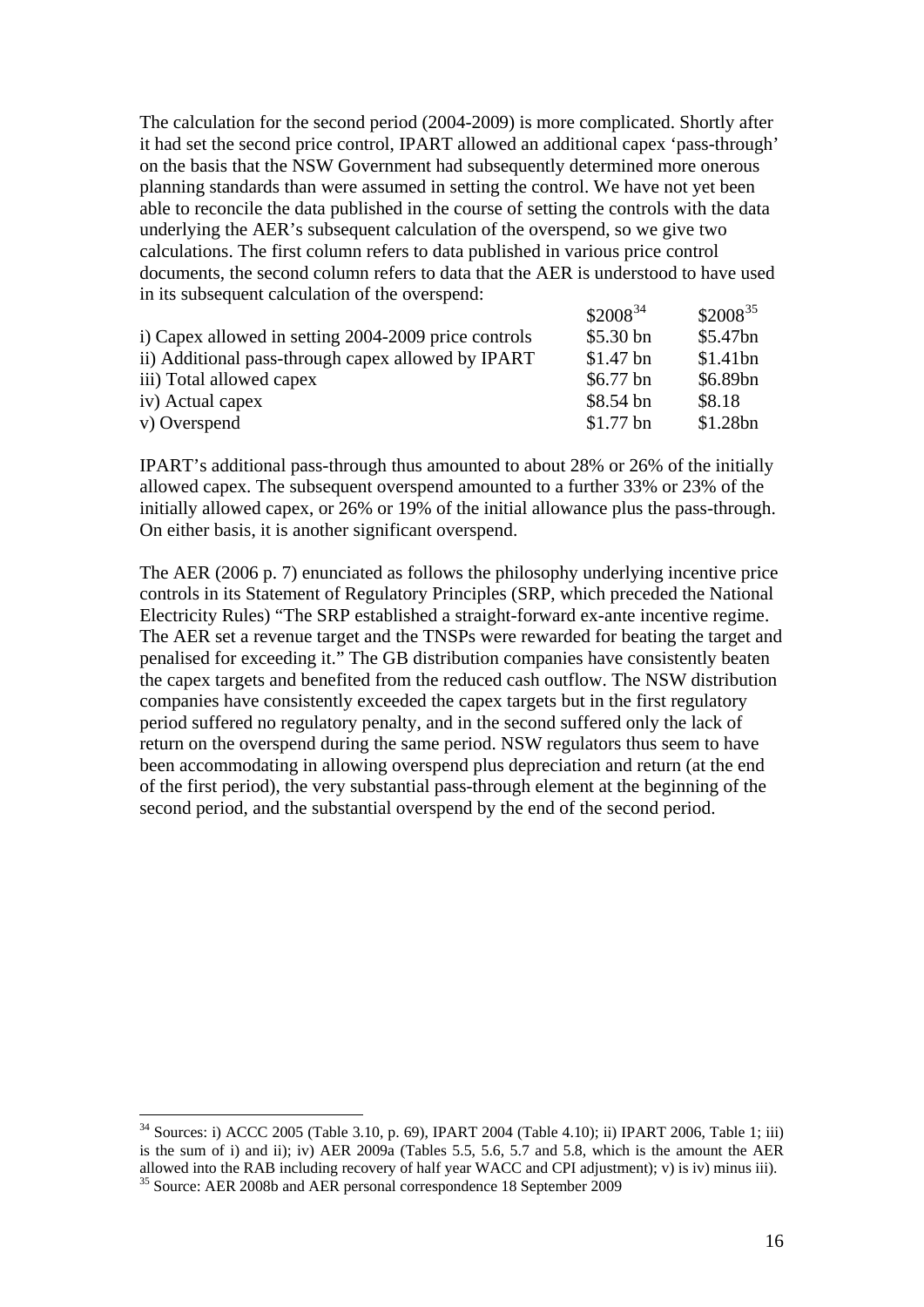



**Figure 5b Allowed and actual capital expenditure by GB distributors (2008\$million)[37](#page-17-1)**



The contrast between distribution network experience in NSW and GB is actually consistent with a larger picture. While the capex overspends of NSW distributors may have been extreme, other Government-owned distributors and transmission service providers in Australia have consistently overspent their regulatory allowances. In contrast, privately owned distributors and transmission businesses in Australia have consistently spent less than their regulatory allowances.<sup>[38](#page-17-2)</sup>

<span id="page-17-0"></span><sup>36</sup> Sources for Fig. 5a: ACCC 1999 (Table 9.2, p. 138), ACCC 2005 (Table 3.10, p. 69), IPART 2004 (Table 4.10), AER 2009 (Tables 5.5, 5.6, 5.7 and 5.8), Meritec 2003 (p. 21), IPART 2004 (p. 55).<br><sup>37</sup> Sources for Fig. 5b: Ofgem 2004 (unnumbered tables on pp. 124 to 138), Ofgem 2009c (Tables 6.1

<span id="page-17-1"></span>to 6.14). Ofgem, personal correspondence, 30 October 2009. Note for the purpose of this calculation both the allowed and actual capex excludes adjustment for pensions.

<span id="page-17-2"></span><sup>&</sup>lt;sup>38</sup> Perhaps significantly, in the development of the National Electricity Rules applicable to transmission service providers (which preceded and formed the basis for the economic regulation arrangements applicable to distributors) the only distributor that expressed disappointment with the low-powered efficiency incentives that the AEMC had proposed was the privately owned South Australian distributor, ETSA (AEMC 2006 p. 72).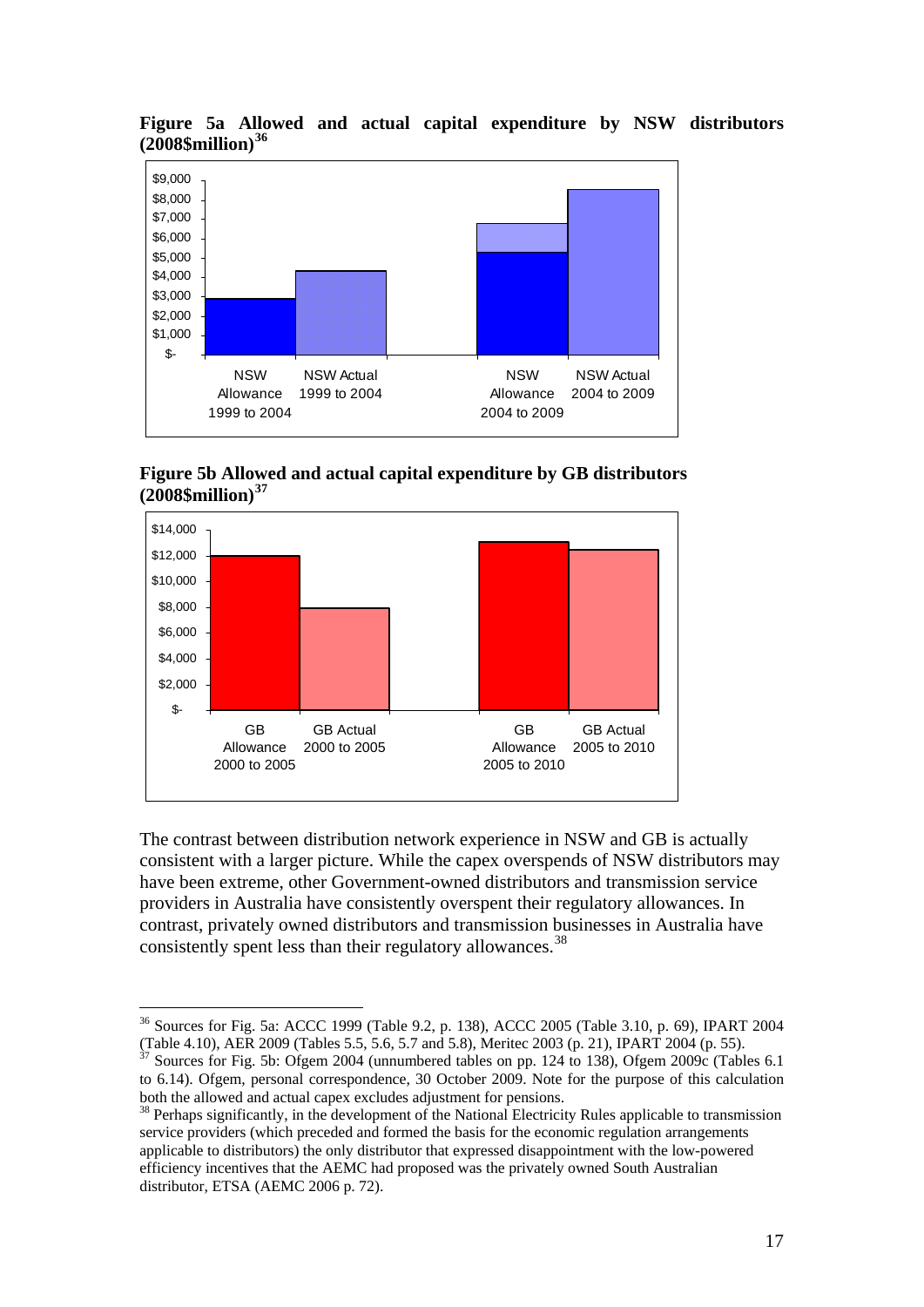## d) regulation and regulatory framework

In designing a regulatory framework, a government has to balance (among many other things) the interests of customers and investors. A government that is also an investor, as the owner of a regulated company, and as the recipient of its tax revenues, has an additional financial interest in the profitability of that company. It thereby has a financial interest in the extent of regulatory power and discretion and how this is exercised, especially with respect to the severity of the price control. This might be expected to manifest itself in the design of the regulatory framework.

Arguably this is indeed the case as between GB and Australia, as illustrated by the process of making the most senior appointments. In GB the Secretary of State for Energy appoints the members of Ofgem, but (with the sometime exception of the nuclear generating company) has no interest as owner. In contrast, the Australian Competition and Consumers Commission (ACCC) appoints the three members of the AER, but appointments of the chairman and one other member require the agreement of the Ministerial Council on Energy, which represents the Commonwealth Government and Energy Ministers of the State and Territory governments. These Energy Ministers are typically the Ministers responsible for the state-owned distributors. In addition, the Australian Energy Markets Commission (AEMC), which sets the National Electricity Rules that the AER has to enforce, is responsible to the Council of Australia Governments through the same Ministerial Council on Energy. The impact of this process has been marked: it is understood that the strict limits on the AER's discretion, and other distinctive aspects of the regulatory framework noted above, were helpful in persuading some States, particularly those that owned electricity distributors, to transfer regulatory authority from the State commission to the AER.

To summarise this section, private ownership may be expected to have increased the incentive to efficiency and to underspend against regulatory targets in GB. Government ownership, and the consequent lower cost of capital relative to the allowed return on capital, may be expected to have encouraged NSW distributors to plan for larger capital expenditure programmes, and to overspend rather than underspend relative to regulatory assumptions about future opex and capex. Consequently, public ownership seems a likely contributory factor to the higher distribution costs and allowed revenues in NSW. Public ownership may well also have operated indirectly, by imposing greater restrictions on the new regulatory framework in NSW than that applying in GB.

## **8. Comparison of NSW and Victoria**

The analysis in the previous sections suggests that the higher and increasing per customer costs and allowed revenues in NSW compared to GB predominantly reflect factors associated with ownership and regulation, rather than with the physical structure of the industry. A cross-check on this hypothesis is provided by Victoria, which is characterised by private ownership as in GB, and by regulation that was not dissimilar to that in GB during the last two price control periods. If our hypothesis is correct, the pattern of costs and revenues in Victoria should be more comparable to what is observed in GB than in NSW.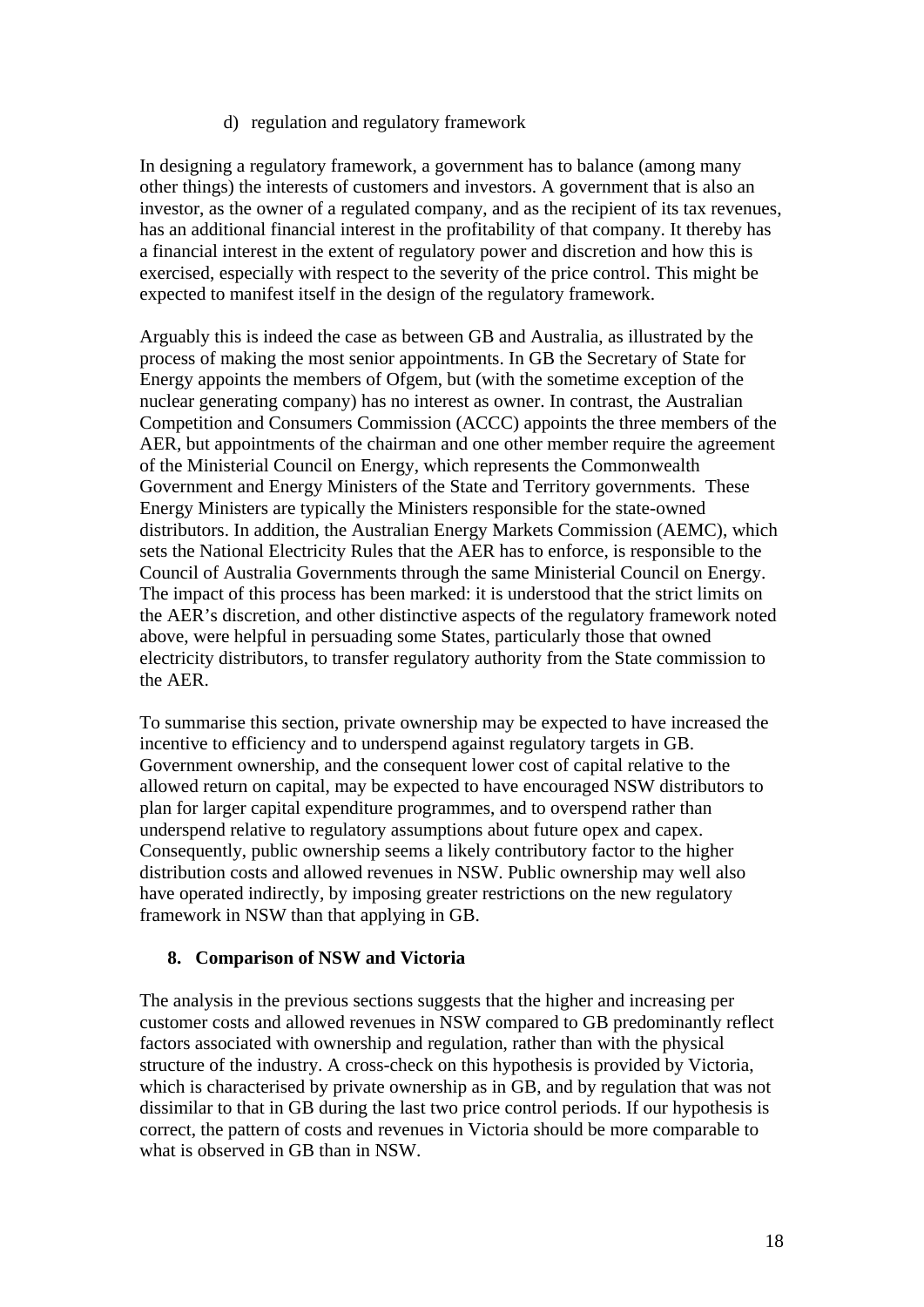There are five distributors in Victoria, which have all been privately owned since 1997. Together they serve around 2.6 million electricity consumers. They were regulated initially by the Office of the Regulator-General and subsequently by the Essential Services Commission of Victoria, which set the price control for the regulatory period currently under way. The regulatory framework in Victoria was in principle similar to that in NSW and GB during this period, although there is a perception that Victorian regulators took a tougher line with the (private) companies than IPART did with the (state-owned) companies in NSW. Regulation has since been transferred to the AER, which has begun the price control review for the forthcoming period beginning 2011, but has not yet indicated its thinking on the relevant parameters.

Potentially the most significant differences in the physical networks of NSW and GB seemed to be customer density, company size, growth in demand, and quality of service. Victoria's three urban distributors (Citipower, Jemena and United Energy Distribution) have similar customer density to NSW's two urban distributors Energy Australia and Integral Energy. Victoria's two (mainly) rural distributors (SP Ausnet and Powercor) have an average customer density around half that of NSW's rural distributor, Country Energy. The Victorian distribution businesses are smaller than in NSW.[39](#page-19-0) The Composite Scale Variable of the five distributors ranges between 4 and 44 with a median of 8 – less than a third of the median size of the GB and NSW distributors,

Peak demand in the Victorian power system has grown at a compound annual rate of 4.5% between 2002 and 2008<sup>[40](#page-19-1)</sup> compared to 3.0% growth in NSW. Distributor customer numbers in Victoria have been growing at an annual average rate of 1.9%, roughly twice the rate in  $NSW<sup>41</sup>$  $NSW<sup>41</sup>$  $NSW<sup>41</sup>$ . Quality of supply as measured by the frequency and duration of outages has consistently been better in Victoria than in NSW.<sup>[42](#page-19-3)</sup>

These data suggest that, in terms of customer density, size of company and growth in demand, Victoria is faced with more demanding conditions as NSW, and has delivered better quality of service. If these factors are significant, this should lead to higher previous and projected costs and revenues in Victoria than in GB and also higher than in NSW.

The evidence suggests that the first proposition is true but the second is not. Figure 6 shows that allowed annual revenue per customer in Victoria was indeed the highest of all three markets in 2000, and remained consistently higher than in GB. But over the decade from about 2000 to about 2010 it decreased by about 20% in Victoria whereas it increased by about 70% in NSW. By 2010 allowed annual revenue per customer in Victoria was around half the level in NSW.

<span id="page-19-0"></span><sup>&</sup>lt;sup>39</sup> Average distribution network size is about 1.89m customers in GB, 1.1m in NSW and 0.4m in Victoria. In addition, as noted, some GB companies own two or three networks though other GB companies own a single network.

<sup>40</sup> Based on data in VENCorp (2008, 2009)

<span id="page-19-2"></span><span id="page-19-1"></span> $41$  Based on data in ESAA 2008, for the period 2000 to 2006.

<span id="page-19-3"></span><sup>42</sup> See ESAA (2008) and AER (2008a).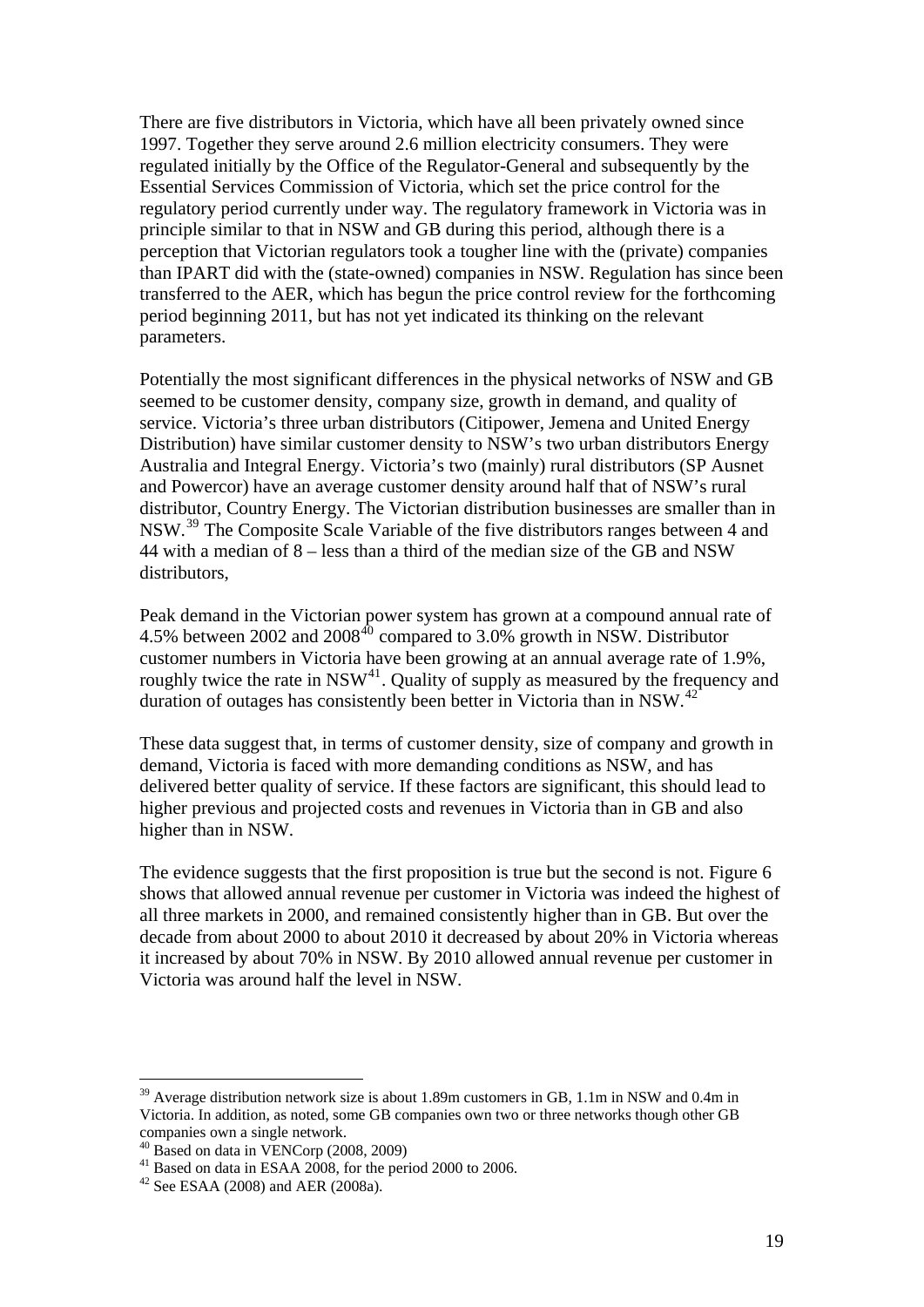

**Figure 6 Annual revenue per customer in NSW, Victoria and GB (2008 AUD)[43](#page-20-0)**

The same picture is reflected in the main components of allowed revenue. Figure 7 shows that, in the first regulatory period, allowed opex per customer was slightly higher in Victoria than in NSW, but from the first to the second period it fell in Victoria and rose in NSW, so that it was now about 25% lower in Victoria. Figure 8 shows that, in the first regulatory period, allowed capex per customer was about 60% higher in Victoria than in NSW, but then remained about constant whereas it increased sharply in NSW, so that in the second period it was about 10% lower in Victoria.



**Figure 7 Allowed opex per customer in NSW, Victoria and GB (2008AUD)[44](#page-20-1)**

<u>.</u>

 $^{43}$  Sources for Fig. 6: All sources noted in Fig 1, and also ORG 2000, Table 6 p. XX.

<span id="page-20-1"></span><span id="page-20-0"></span><sup>&</sup>lt;sup>44</sup> Sources for Fig 7: All sources noted in Fig 2, and also ORG 2000, Table 6 p. XX.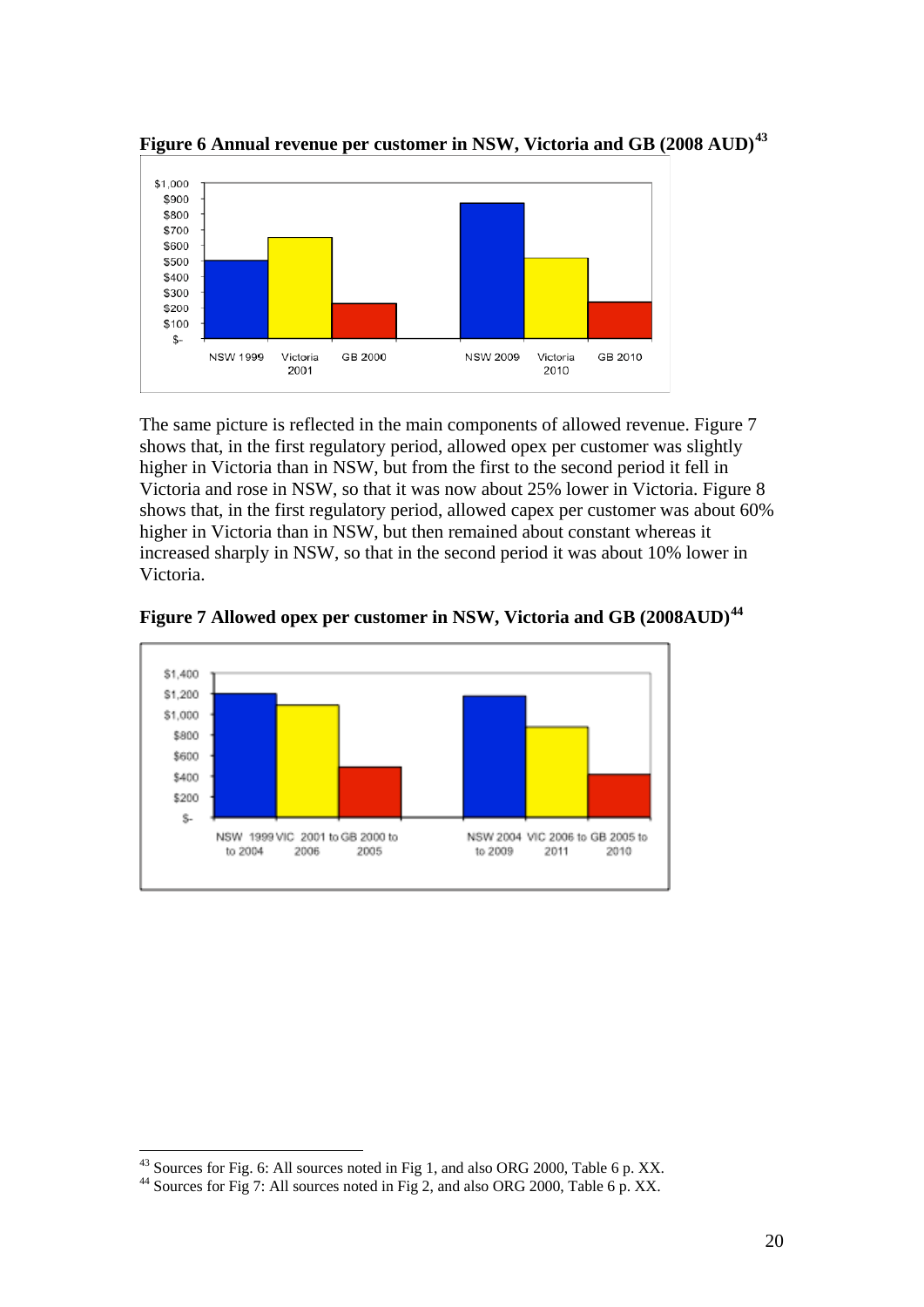![](_page_21_Figure_0.jpeg)

**Figure 8 Allowed capex per customer in NSW, Victoria and GB[45](#page-21-0) (2008AUD)** 

Combining new and existing capex, Figure 9 shows that, over the last decade, total net capital employed (RAB) per customer has been higher in Victoria than in GB. But in both cases it has stayed about constant over time whereas it has roughly doubled in NSW.

![](_page_21_Figure_3.jpeg)

**Figure 9. Capital employed (RAB) per customer[46](#page-21-1)**

We noted earlier that the regulator set a lower cost of capital in GB than in NSW. Figure 10 shows that in the first period the allowed cost of capital in Victoria was comparable to that in NSW, but in the second period it moved about halfway towards the level in GB.

<sup>&</sup>lt;sup>45</sup> Sources for Fig 8: All sources noted in Fig 3, and also ORG 2000, Table 4.1 pp 49

<span id="page-21-1"></span><span id="page-21-0"></span><sup>46</sup> Sources for Fig. 9: ACCC 1999 p 136, Ipart 1999 p. 69, Ofgem 1999 (Annex 2, Tables 2 to 14), ORG 2000 Table 6.4, Ofgem 2009f p. 57 to p. 63, AER 2009c tables 16.12, 16.14, 16.15, 16.18, Ofgem 2004 tables on p. 124 onwards, ESC 2004 Appendix D.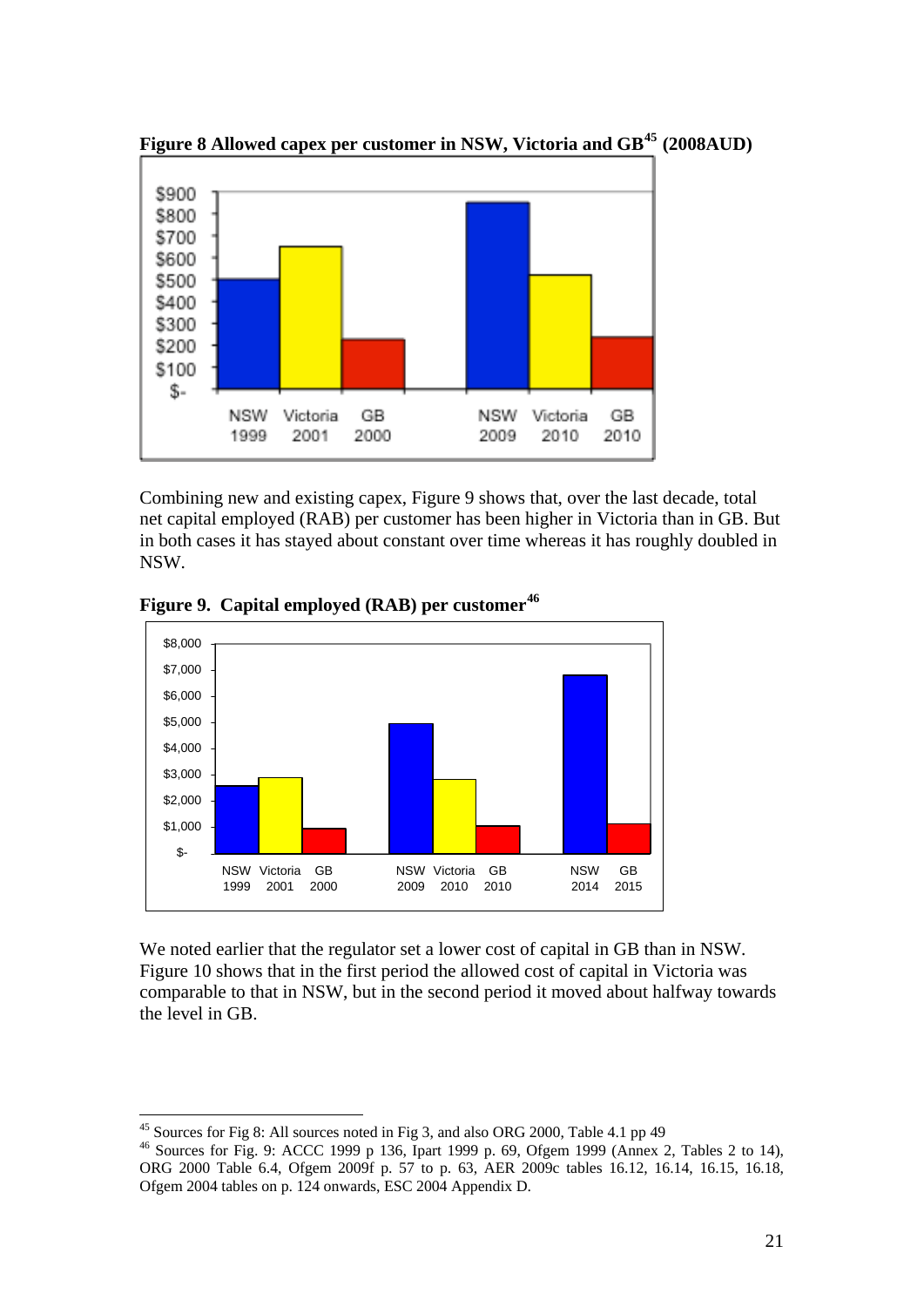![](_page_22_Figure_0.jpeg)

**Fig 10 Estimated cost of capital (real vanilla WACC)[47](#page-22-0)**

We also noted that GB companies under-spent against targets while NSW companies overspent. Experience in Victoria parallels that in GB. For example, in the period 2001- 06, distribution companies in Victoria recorded actual opex about 21% below allowed opex<sup>[48](#page-22-1)</sup>, and actual capex about 11% below allowed capex<sup>[49](#page-22-2)</sup>. Data for the period 2006-2011 are not yet available, but it is understood that there is likely to be an underspend rather than overspend on capex.

To summarise, costs and prices are generally higher in Victoria than in GB. But in terms of broadly constant new capex and RAB per customer, non-increasing opex and average revenue per customer, and distributors meeting their capex targets, the picture in Victoria is similar to that in GB, and in contrast to the situation in NSW. The falling rather than constant opex and total revenue per customer may seem different in Victoria compared to GB, but in earlier periods that was actually the case in GB too.<sup>[50](#page-22-3)</sup> These results support the hypothesis that private ownership and/or effective regulation are likely to be important determinants of allowed costs and revenues.

A final question is why, if the Victoria companies are privately owned and subject to similar regulation as in GB, their allowed revenues were so much higher? We have already noted the conditions related to the structure of the industry, and the higher allowed cost of capital in Victoria. Certain other factors may relate to particular conditions in Victoria:

<span id="page-22-0"></span> $47$  Sources for Fig 10. IPART 1999, Ofgem 1999 p. 109 (adjusted), Org 2000, IPART 2004 p. 57 (adjusted), OFGEM 2004.

 $\overline{ESC}$  2006, Figure 6.1, p. 197

<span id="page-22-2"></span><span id="page-22-1"></span><sup>49</sup> ESC 2006, Table 7.9, p. 267

<span id="page-22-3"></span><sup>&</sup>lt;sup>50</sup> The price control set by the GB Government provided for real increases in distribution prices of up to 2.5% per year for the first five years after privatisation (from 1990 to 1995). Thereafter, the regulatory price controls provided for one-off price decreases of 10-17% between 1995 and 1997, an average decrease of 3% per annum between 1997 and 2000, a further one-off decrease of 23.4% in 2001, and a further 3% per annum reduction between 2002 and 2005. Ofgem (2006, p. 10) calculated that distribution prices had halved between 1990 and 2006.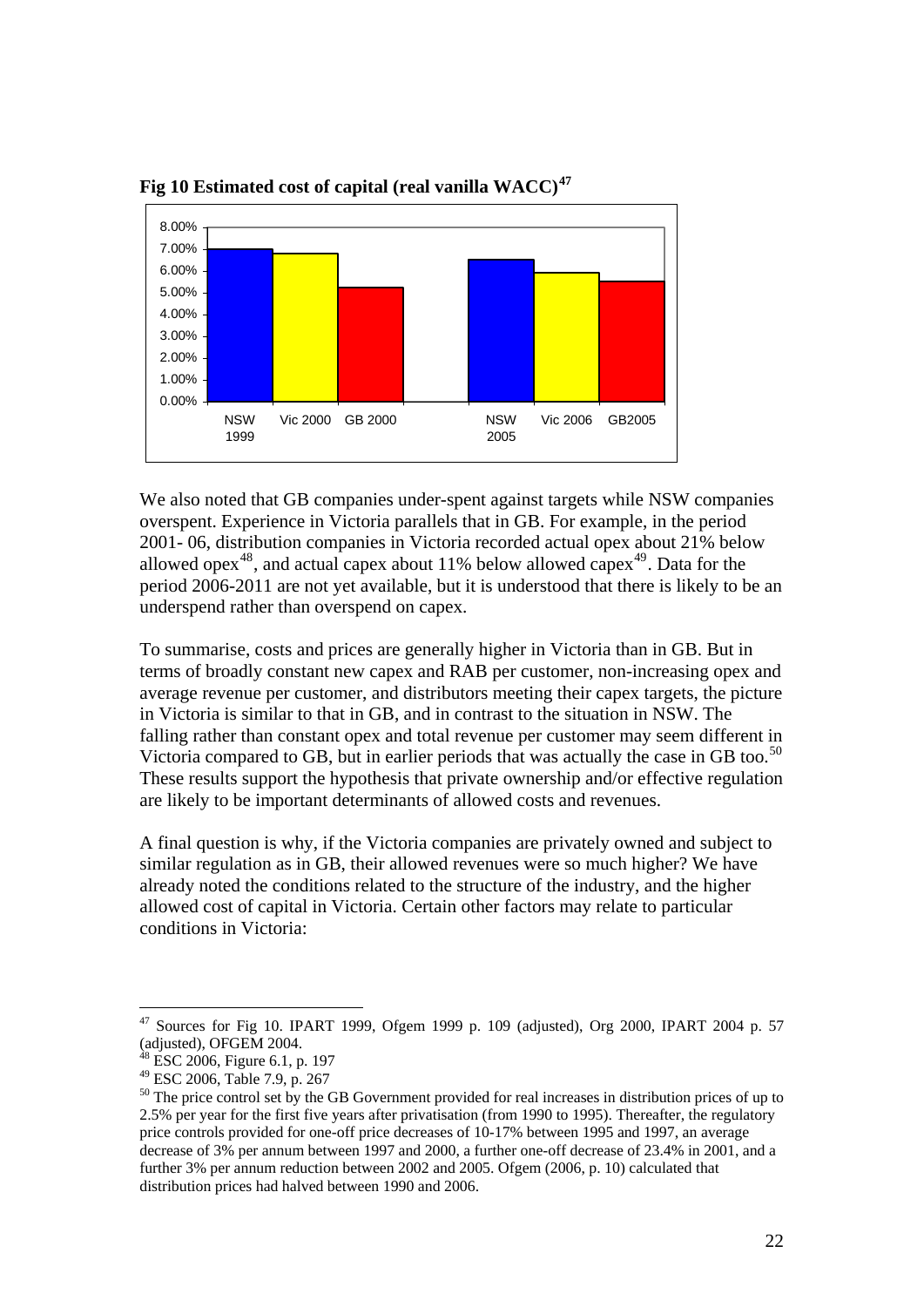- 1) Labour rigidities these are understood to be more serious in Victoria, which is still heavily unionised, than in GB where the distribution labour force is now about one-third of its pre-privatisation level.
- 2) Initial asset valuation in setting the initial price control prior to flotation in 1995, the Victorian Government chose high values for the initial assets and prevented the regulator from changing them for ten years.<sup>[51](#page-23-0)</sup> Since there has been less capex in Victoria since 2000, the RAB is still influenced by the valuation of assets at privatisation.

Other factors may relate to the shorter length of time since privatisation:

- 3) Cost reduction by the period beginning 2000 the GB companies had been taking out excess costs for a decade, during which costs and allowed revenues decreased rather than remained constant. In Victoria this process had only just started, under the new private owners.
- 4) Development of regulation by the same token, GB regulators had a decade to develop and apply benchmarking and incentive regulation, whereas in Victoria this was only just starting.
- 5) Cost allocation ten years after privatisation Ofgem reallocated significant costs from distribution to supply, which may not yet have happened in Victoria.

## **9. Conclusions**

1

We have compared the allowed revenues per customer in electricity distribution networks in GB, NSW and Victoria over the last three price control periods. We have also looked at the associated allowed and actual operating and capital costs and allowed return on capital. We have explored possible reasons for the different pictures that are observed.

Briefly, it seems that costs and allowed revenues in NSW are now higher than in GB and Victoria, and increasing at a significantly faster rate. The reason for this does not seem to be primarily associated with the nature of the terrain or the physical electricity networks. Admittedly GB has a slightly higher customer density, greater company size and lower growth rate than NSW, but Victoria has a lower customer density, smaller firm size and higher growth rate than NSW. Both GB and Victoria have managed to accommodate increasing demand and improved quality of service at broadly constant or even declining costs while delivering higher quality of service, while NSW has not.

An important part of the explanation seems to be private ownership in GB and Victoria compared to state ownership in NSW. Another part seems to be associated with regulation, both the regulatory framework and the practice of the regulatory body within that framework.

These results suggest that the issue deserves further and more rigorous examination by interested government agencies and regulatory bodies, and by independent

<span id="page-23-0"></span><sup>&</sup>lt;sup>51</sup> The Government also increased the RAB of the urban distributors relative to the rural distributors in order to achieve tariff parity. These and other transitional arrangements were incorporated into the Victorian Tariff Order. Booth (2003) pp. 64-7.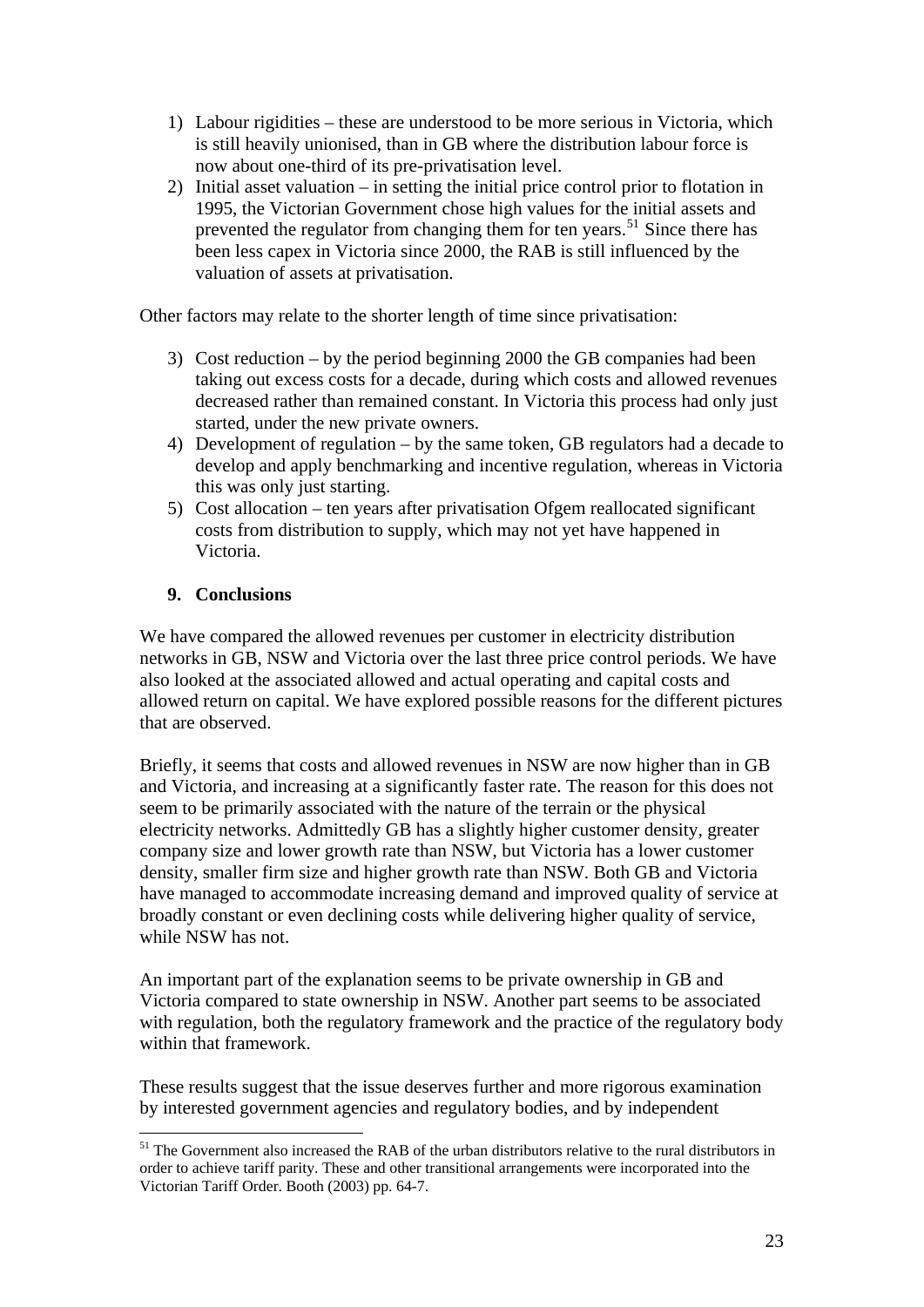academics. Are the calculations presented here a fair reflection of the differences between the three markets? Do they make adequate allowance for (eg) accounting differences and pension costs, which are not easily identifiable in present regulatory publications? If there are indeed significantly different costs and allowed revenues, how far can the different outcomes be attributed to the factors identified here, or perhaps to other factors?

To help answer these questions, it would seem helpful to cast the net wider, for example to include other states in Australia. Econometric analyses using network or company-specific data rather than state-wide aggregates may be able to quantify the explanatory factors.

There are potentially important implications for public policy. Government, regulators and energy users in GB can perhaps take some comfort in the results. However, questions have been raised (not least by Ofgem itself) as to whether the approach taken in the past is sustainable and appropriate in the future.

In Australia, there is already some concern about the contribution that increased distribution charges are making to inflation.<sup>[52](#page-24-0)</sup> Particular businesses, such as generators and retailers who rely on the distribution network to transport electricity to their customers, might be vulnerable.<sup>[53](#page-24-1)</sup> As, indeed, might the distribution businesses themselves if networks are bypassed.

Obvious questions therefore arise. Are the present restrictions on the AER appropriate? Could the AER do more to encourage efficiency even within its present regulatory framework? Is it time to consider privatisation of electricity and other businesses where this has not yet taken place?

#### **Acknowledgement**

We are grateful to a referee for comments and questions on an earlier draft of this paper.

<span id="page-24-0"></span><sup>1</sup>  $52$  In the most recent quarter (July to September 2009), 21 basis points of the 100 basis point national increase in the All Groups Consumer Price Index for the quarter were attributed to electricity price increases. In NSW the proportion was 37 basis points out of 110. (Australian Bureau of Statistics, 28 October 2009) Since the average wholesale price of electricity in the National Electricity Market has been falling over this period, the price increases principally reflect transmission and distribution network price increases, particularly by government-owned companies in NSW, Tasmania and Queensland. In Victoria and South Australia, where electricity networks are privately owned,

<span id="page-24-1"></span>electricity prices respectively decreased and increased only slightly.<br><sup>53</sup> For example, at average wholesale prices over the last four years (\$46.47/MWh in NSW compared to \$90.34/MWh in GB, in A\$2008), and with the allowed increases in distribution revenues, distribution charges would be less than one quarter of average generation price in GB and 40% higher than average generation price in NSW.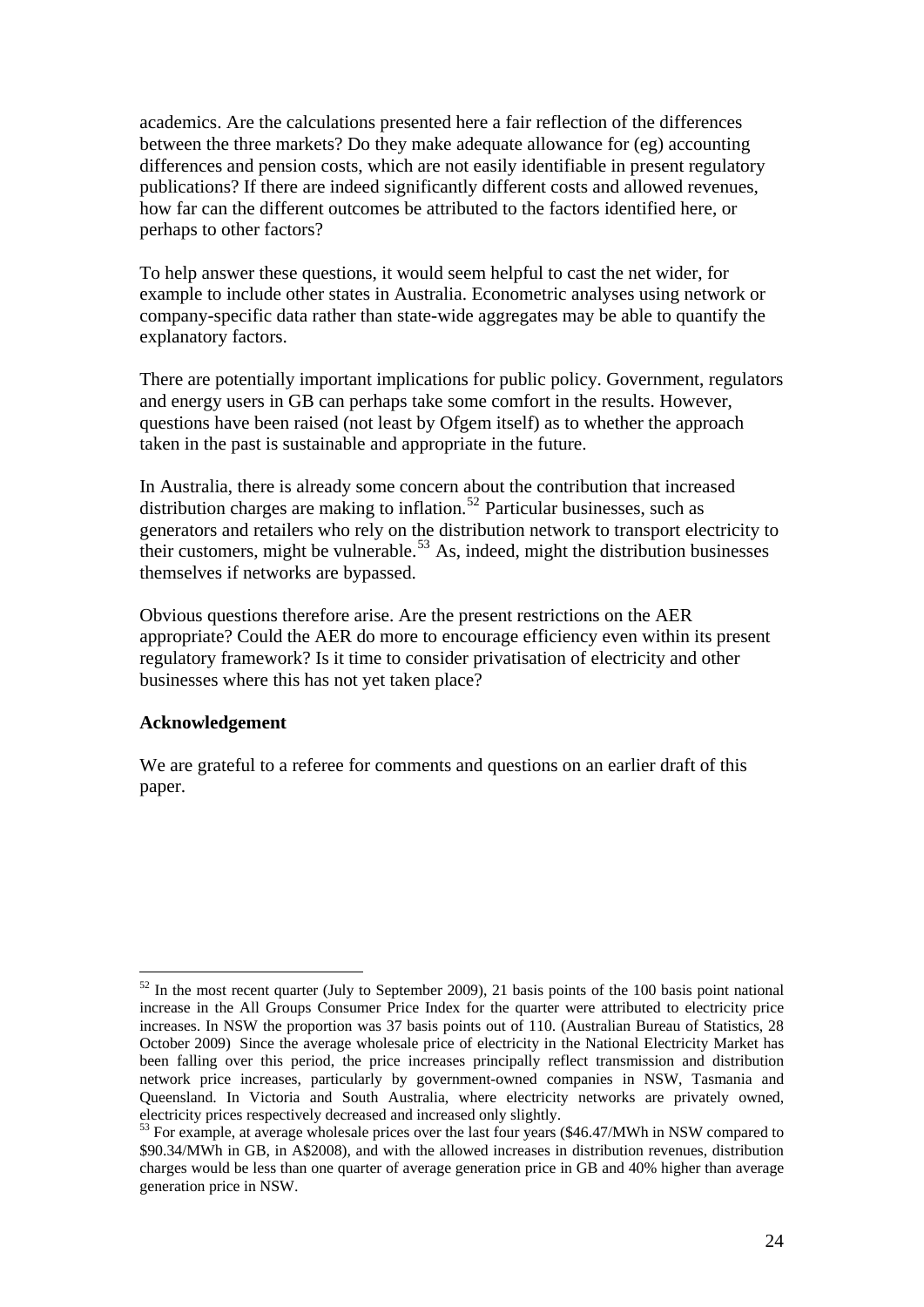#### **References**

Australian Competition and Consumer Commission (ACCC),1999. *NSW and ACT Transmission network revenue caps 1999/00 to 2003/4*. Available from [www.aer.gov.au](http://www.aer.gov.au/) 

Australian Competition and Consumer Commission (ACCC),2005. *NSW and ACT Transmission network revenue caps 2004-05 to 2008-09*. Available from [www.aer.gov.au](http://www.aer.gov.au/)

Australian Competition Tribunal, 2009. Application by EnergyAustralia and Others (No 2) [2009] ACompT 9 (25 November 2009). Available from www.competitiontribunal.gov.au

Australian Energy Markets Commission (AEMC), 26 July 2006. *Draft Rule Determination, Draft National Electricity Amendment (Economic Regulation of Transmission Service) Rule 2006*.

Australian Energy Regulator (AER), 30 November 2005. *Review of Electricity Transmission Revenue and Pricing Rules: Response to AEMC's Revenue Requirements Issues Paper*. Available from [www. aemc.gov.au](http://www.aer.gov.au/)

Australian Energy Regulator (AER), March 2006. *Draft National Electricity Amendment (Economic Regulation of Transmission Services) Rule 2006, Submission by the AER*. Available from [www.aemc.gov.au](http://www.aer.gov.au/) 

Australian Energy Regulator (AER), 20 November 2008a. *The state of the energy market*. Available from [www.aer.gov.au](http://www.aer.gov.au/)

Australian Energy Regulator (AER), 21 November 2008b. *Draft Decision, New South Wales Distribution Determination 2009-10 to 2013-14*. Available from [www.aer.gov.au](http://www.aer.gov.au/)

Australian Energy Regulator (AER), 28 April 2009a. *Final Decision, New South Wales Distribution Determination 2009-10 to 2013-14*. Available from [www.aer.gov.au](http://www.aer.gov.au/) 

Australian Energy Regulator (AER), May 2009b. *Final Decision: Electricity Transmission and Distribution Network Service Providers, Review of the weighted average cost of capital parameters*. Available from [www.aer.gov.au](http://www.aer.gov.au/)

Australian Energy Regulator (AER), April 2009c. *Final Decision: TransGrid Transmission Determination 2009-10 to 2013-14*. Available from www.aer.gov.au

Australian Federal Treasury, December 2008. *Australia's Low Pollution Future, The Economics of Climate Change Mitigation*.

Averch, H., Johnson, L., 1962. "Behaviour of the firm under regulatory constraint", *American Economic Review*, Vol 52, Issue 5, p1052.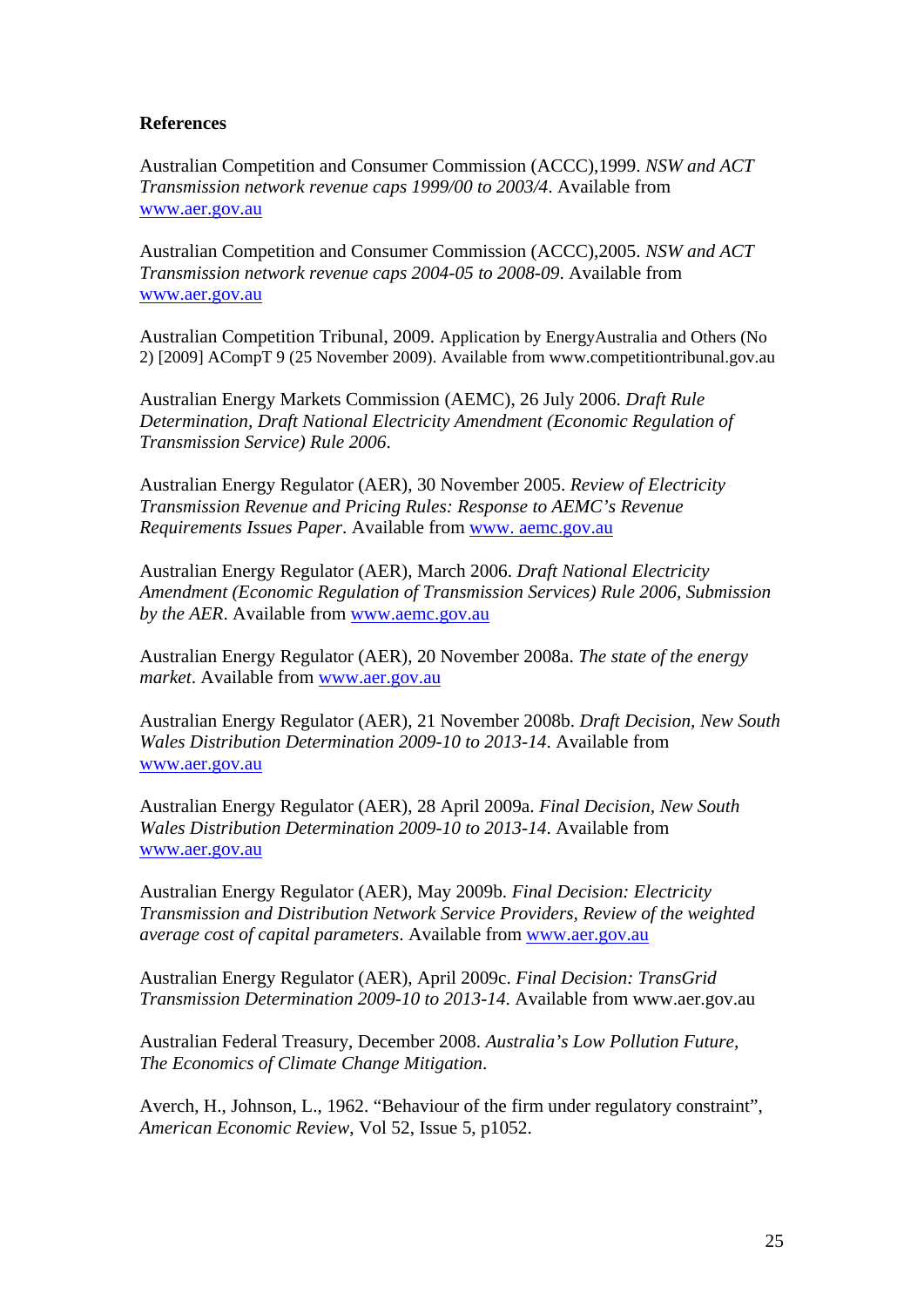Beesley, M.E., Littlechild, S.C., July 1983. "Privatization: Principles, Problems and Priorities", *Lloyds Bank Review*, No 149, 1-20.

Booth, Robert, 2003. *Warring Tribes – the story of power development in Australia*. Revised edition, Bardak Group, Perth.

Cornwallenergy, 28 September 2009. energyspectrum issue 202, at [info@cornwallenergy.com](mailto:info@cornwallenergy.com)

De Alessi, L., 1974. "An economic analysis of government ownership and regulation", *Public Choice*, XIX.

De Alessi, L., 1980. "The economics of property rights: a review of the evidence", *Research in Law and Economics*, Vol 2.

Department for Innovation and Skills, 2009. *Digest of UK Energy Statistics*,, at [http://stats.berr.gov.uk/energystats/dukes5\\_5.xls\)](http://stats.berr.gov.uk/energystats/dukes5_5.xls)

Department for Trade and Industry, 2005. *Regional and local electricity consumption statistics for 2005*, at [http://stats.berr.gov.uk](http://stats.berr.gov.uk/) 

Electricity Supply Association of Australia (ESAA), 2008. *Electricity Gas Australia*.

Energy Networks Association (ENA) 2005. *Review of Electricity Transmission Revenue and Pricing Rules Response to Revenue Requirements Issues Paper*, Canberra

ETSA Utilities, 20 March 2006. Letter to AEMC on Draft Rule Determination.

Firecone Ventures, March 2006. *Providing certainty through codification: Comments on the AEMC Rule Proposal, A report by Firecone Ventures to the Australian Energy Regulator*.

Government Pricing Tribunal, October 1994. *Paying for Electricity An Interim Report, Vols 1 and 2*, Sydney.

Haney, Aoife Brophy and Pollitt, Michael G, 2009, "Efficiency analysis of energy networks: an international survey of regulators", EPRG Working Paper 0915, Cambridge Working Paper in Economics 0926, Energy Policy Research Group, University of Cambridge.

Independent Pricing and Regulatory Tribunal (IPART), June 1999. *Pricing for electricity networks and retail supply*, Report, Volume 1.

Independent Pricing and Regulatory Tribunal (IPART), June 2004. *NSW Electricity Distribution Pricing 2004/5 to 2008/9 Final Report*. Available from [www.ipart.gov.nsw.au](http://www.ipart.gov.nsw.au/)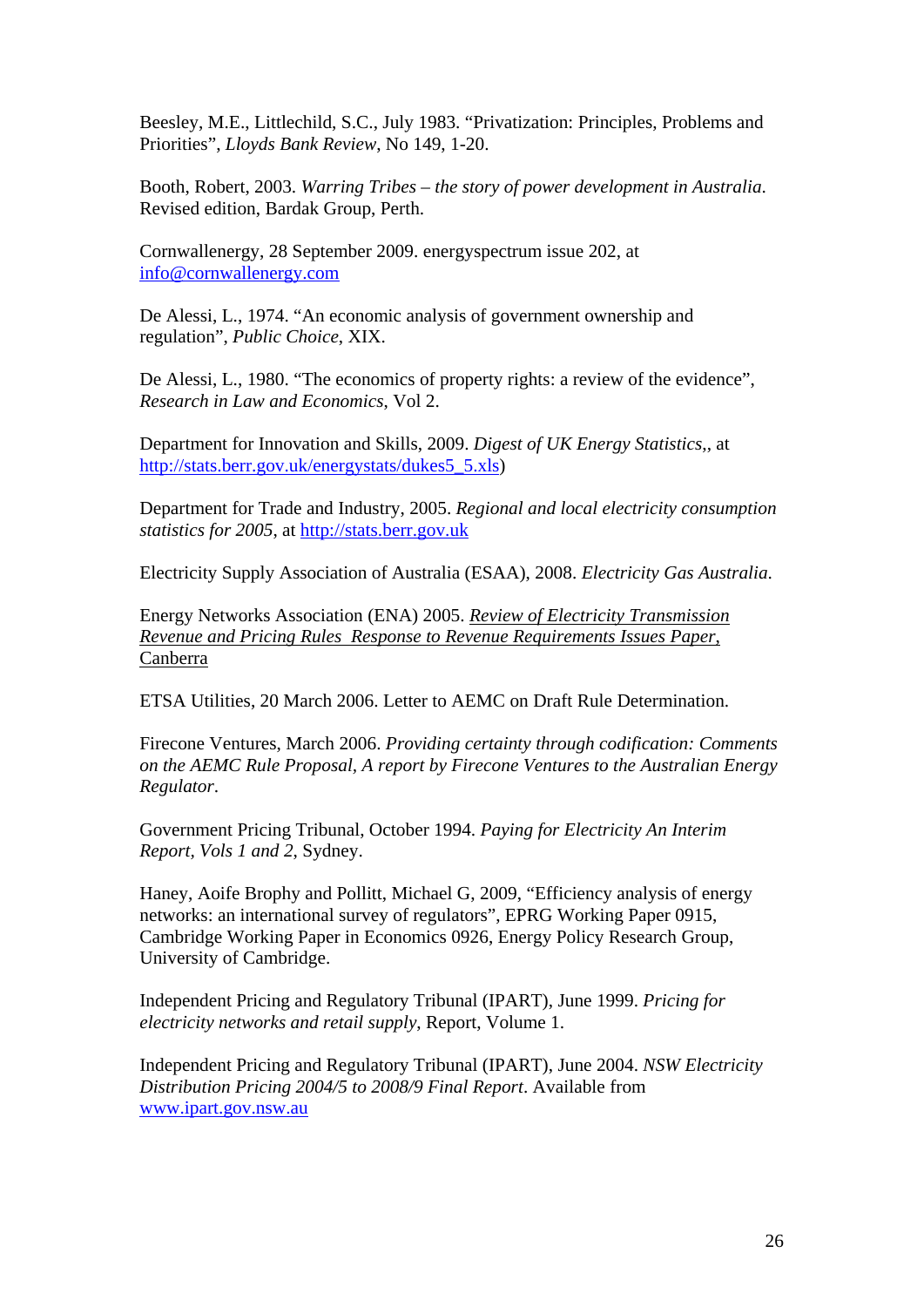Jamasb, T., Pollitt, M., 2007a. "Incentive Regulation of Electricity Distribution Networks: Lessons of experience from Britain". Working Paper EPRG0701, Cambridge Electricity Policy Research Group, University of Cambridge.

Jamasb, T., Pollitt, M., 2007b. "Reference models and incentive regulation of electricity distribution networks: an evaluation of Sweden's Network Performance Assessment Model (NPAM)". Working Paper EPRG0718, Cambridge Electricity Policy Research Group, University of Cambridge

Jamasb, Tooraj, Michael G Pollitt and Thomas Triebs, 2008. "Productivity and efficiency of US gas transmission companies: a European regulatory perspective, Working Paper EPRG0806, Electricity Policy Research Group, University of Cambridge.

Jamasb*,* Tooraj and Magnus Söderberg, 2009*, "*Yardstick and Ex-Post Utility Regulation by Norm Model: Empirical Equivalence, Pricing Effect, and Performance in Sweden*",* [Working Paper EPRG0906](http://www.eprg.group.cam.ac.uk/working-paper-eprg0906/), Electricity Policy Research Group, University of Cambridge.

Kwoka, John, Sanem Ozturk and Michael G Pollitt, 2008. "Divestiture policy and operating efficiency in US electric power distribution", Working Paper EPRG0819, Electricity Policy Research Group, University of Cambridge.

London Economics Limited and ESAA, 1994a. *Comparative Efficiency of NSW Metropolitan Electricity Distributors*.

London Economics Limited and ESAA, 1994b. *International Performance Measurement for the Australian Electricity Supply Industry*

Meritec, 2003. *Review of capital and operating expenditures of NSW DNSPs* . Available from [www.ipart.nsw.gov.au](http://www.ipart.nsw.gov.au/)

Mitzutani, Fumitoshi, Hideo Kozumi and Noriaki Matsushima, 2009. "Does yardstick regulation really work? Empirical evidence from Japan's rail industry". *Journal of Regulatory Economics*, 36 (3), December: 308-323

National Audit Office., April 2002. *Pipes and Wires*, Report by the Comptroller and Auditor General, HM Government.

National Electricity Rules, Version 29, available from [www.aemc.gov.au](http://www.aemc.gov.au/) 

National Grid Transco, 2009. *Seven Year Statement*. Available from [www.nationalgrid.com](http://www.nationalgrid.com/) 

Newbery, David M, 1999. *Privatization, Restructuring, and Regulation of Network Utilities*, MIT Press, Cambridge, Massachusetts & London, England.

Nillesen, Paul and Michael G Pollitt, 2008. "Ownership unbundling in electricity distribution: empirical evidence from New Zealand", Working Paper EPRG 0820, Electricity Policy Research Group, University of Cambridge.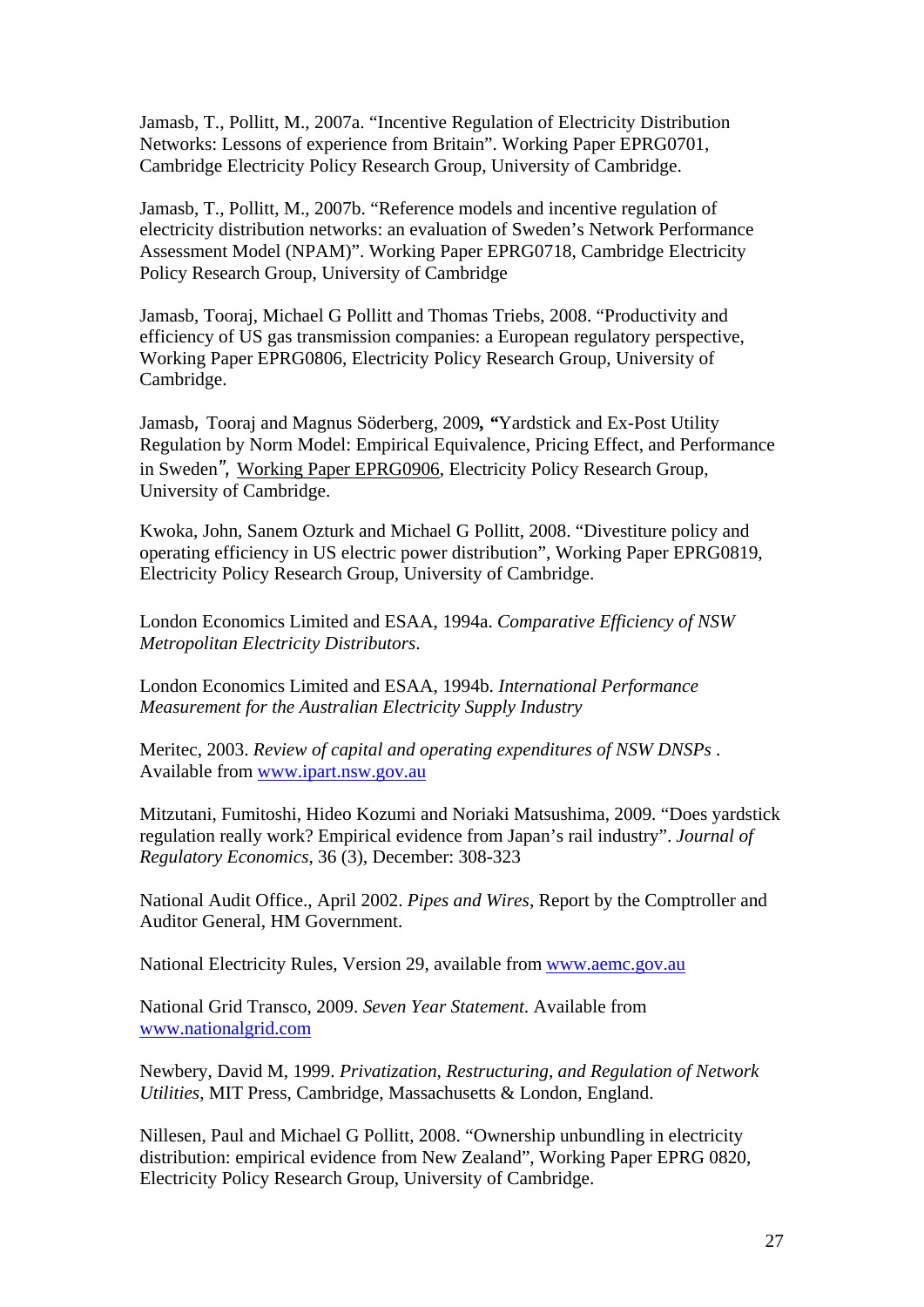Office of Gas and Electricity Markets (Ofgem), December 1999. *Review of public electricity suppliers 1998 to 2000, Distribution Price Control Review, Final Proposals*. Available from [www.ofgem.gov.uk](http://www.ofgem.gov.uk/)

Office of Gas and Electricity Markets (Ofgem), November 2004. *Electricity Distribution Price Control Review, Final Proposals*. Available from [www.ofgem.gov.uk](http://www.ofgem.gov.uk/) 

Office of Gas and Electricity Markets (Ofgem), May 2006. *Our energy challenge: Ofgem's response*. Available from www.ofgem.gov.uk

Office of Gas and Electricity Markets (Ofgem), December 2008. *Electricity Distribution Price Control Review Policy Paper*. Available from [www.ofgem.gov.uk](http://www.ofgem.gov.uk/)

Office of Gas and Electricity Markets (Ofgem), 8 May 2009a. *Electricity Distribution Price Control Review, Methodology and Initial Results Paper*. Available from [www.ofgem.gov.uk](http://www.ofgem.gov.uk/) 

Office of Gas and Electricity Markets (Ofgem), 3 August 2009b. *Electricity Distribution Price Control Review, Initial Proposals*. Ref 92/09. Available from [www.ofgem.gov.uk](http://www.ofgem.gov.uk/) 

Office of Gas and Electricity Markets (Ofgem), 3 August 2009c. *Electricity Distribution Price Control Review, Initial Proposals – Allowed Revenues and Financial Issues*. Ref 95/09. Available from [www.ofgem.gov.uk](http://www.ofgem.gov.uk/)

Office of Gas and Electricity Markets (Ofgem) 23 October 2009d. *Further update to the cost assessment*. Available from www.ofgem.gov.uk.

Office of Gas and Electricity Markets (Ofgem) February 2009e. *Regulating Energy Networks for the Future [RPI-x@20,](mailto:RPI-x@20) Performance of the Energy Networks under RPI-X.* Available from [www.ofgem.gov.uk](http://www.ofgem.gov.uk/)

Office of Gas and Electricity Markets (Ofgem) 7 December 2009f. *Electricity Distribution Price Control Review Final Proposals - Allowed Revenues and Financial Issues.*

Office of the Regulator-General Victoria, September 2000. *Electricity distribution price determination 2001-2005 Volume 1 Statement of Purpose and Reasons*.

Pierce, J., Price, D., Rose, D., 1995. "The Performance of the NSW Electricity Supply Industry", *Proceedings of the Reserve Bank Conference*, Sydney.

TransGrid, 2009. *Annual Planning Report*. July Available from [www.transgrid.com.au](http://www.transgrid.com.au/) 

VENCorp, 2008. *Annual Planning Report 2008*. Available from [www.aemo.com.au](http://www.aemo.com.au/) 

VENCorp, 2009. *Annual Planning Report 2009*. Available from [www.aemo.com.au](http://www.aemo.com.au/)